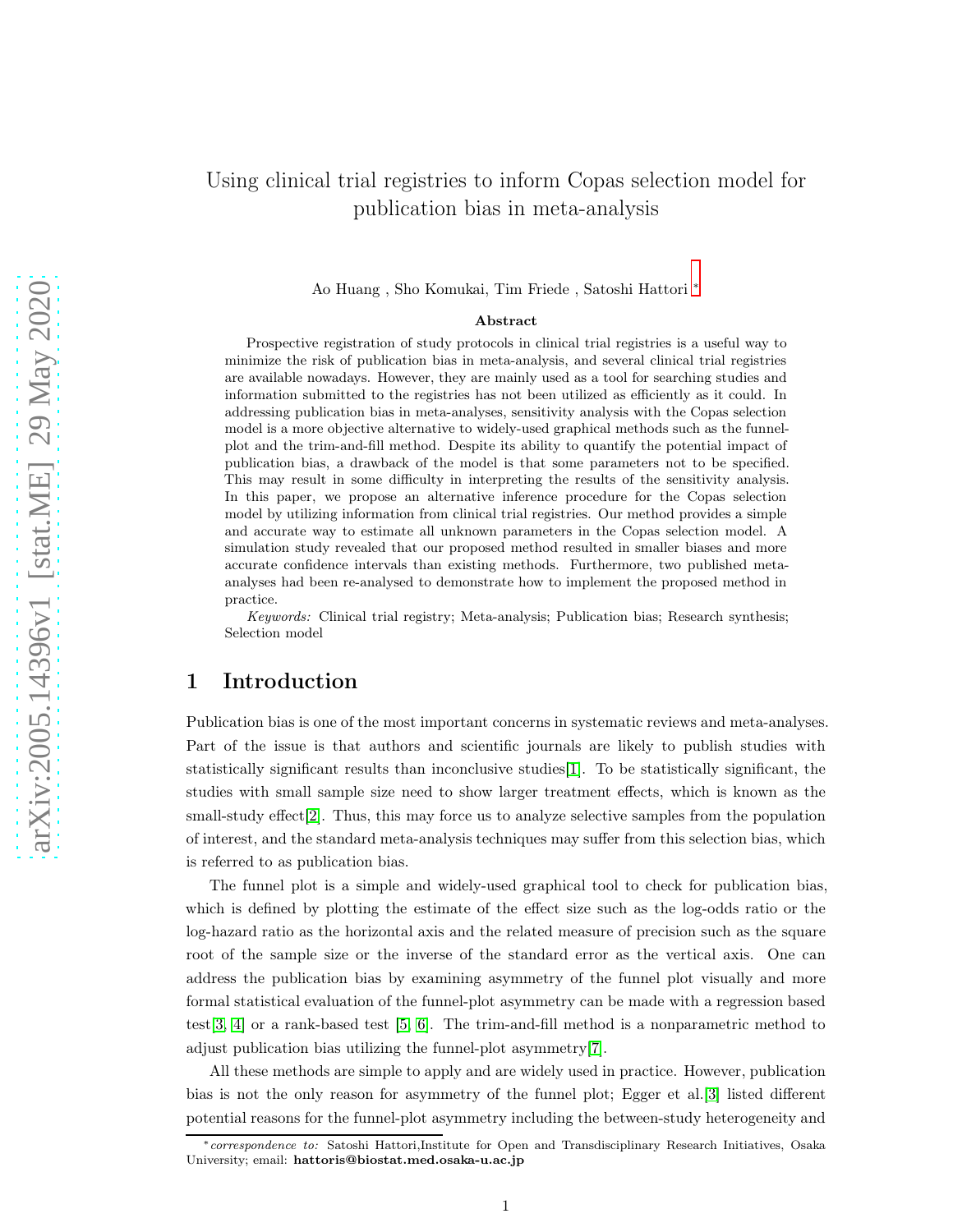others. Then, detection of the publication bias by the funnel plot may be subjective and the trim-and-fill method may not work well[\[8,](#page-10-7) [9\]](#page-10-8). Alternatively, several sensitivity analysis methods have been developed. Copas and colleagues introduced the Heckman-type parametric selection model, which was originally proposed in the econometrics literature[\[10\]](#page-10-9), to describe a selective publication process in meta-analysis. In this paper, this selection model is referred as the Copas selection model[\[11,](#page-10-10) [12\]](#page-10-11). The sensitivity analysis with the Copas selection model has several advantages over existing alternative sensitivity analysis methods[\[13,](#page-10-12) [14,](#page-10-13) [15\]](#page-10-14); a user-friendly R package metasens is available for the Copas-Shi selection model[\[11,](#page-10-10) [12\]](#page-10-11), and its performance was empirically examined [\[16,](#page-11-0) [17\]](#page-11-1). Thus, we focus on this selection model in this paper.

The Copas selection model consists of a pair of models; one is for the outcome, such as the log-odds ratio or the log-hazard ratio reported in publications, and the other is a model for the latent variable describing a selective publication process. It's hard to estimate all the parameters in the Copas selection model, and thus a series of papers by Copas and colleagues took a sensitivity analysis approach; some parameters were fixed as sensitivity parameters in a certain range, and the impact on the estimate of interest was studied. However, it's not easy to define an appropriate range for the sensitivity parameters.

Prospective registration of study protocols in clinical trial registries is a useful nonstatistical approach for publication bias. The International Committee of Medical Journal Editors (ICMJE) initiated a trials-registration policy as a condition for publication in its member journals in July 2005[\[18\]](#page-11-2), which promoted the development and utilization of the clinical trial registries. ClinicalTrials.gov (<https://clinicaltrials.gov/ct2/home>) is one of the early examples which was established in 2000 and is nowadays a very popular registry with 334,954 registered studies in April 2019. World Health Organization's (WHO) International Clinical Trials Registry Platform (ICTRP) (<http://apps.who.int/trialsearch/>) is another well-known clinical trials registry which was constructed after the initiation of ICMJE's policy and has been supported by the WHO. FDA (US Food and Drug Administration) database (<https://www.accessdata.fda.gov/scripts/cder/daf/>) contains information about products approved by the FDA for human use in the United States. Besides, EU clinical trials register (<https://www.clinicaltrialsregister.eu/ctr-search/search>) and ISRCTN (<https://www.isrctn.com/>) are also well-developed and widely used in recent years as well as many national registries that often also provide lay summaries in the local language[\[19,](#page-11-3) [20\]](#page-11-4).

Baudard et al. [\[21\]](#page-11-5) investigated 14 meta-analyses and showed that by incorporating the information from clinical trial registries, the effect size estimates might change by 29%. It indicated that searching clinical trial registries may be useful to reduce the bias due to selective publication. On the other hand, although clinical trial registries provide potentially useful information of the registered clinical trials (e.g., study design, target sample size, development phase), they are used only as a tool to search for studies[\[22\]](#page-11-6). Information on unpublished studies provided by clinical trial registries is not formally incorporated in the analyses. To the best of knowledge, only two papers mentioned the use of clinical trial registries in statistical inference. Matsuoka et al. [\[23\]](#page-11-7) proposed a publication bias detection method by utilizing the planned sample size from World Health Organization's (WHO) International Clinical Trials Registry Platform (ICTRP). Mavridis et al. [\[24\]](#page-11-8)utilized FDA database to construct a prior distribution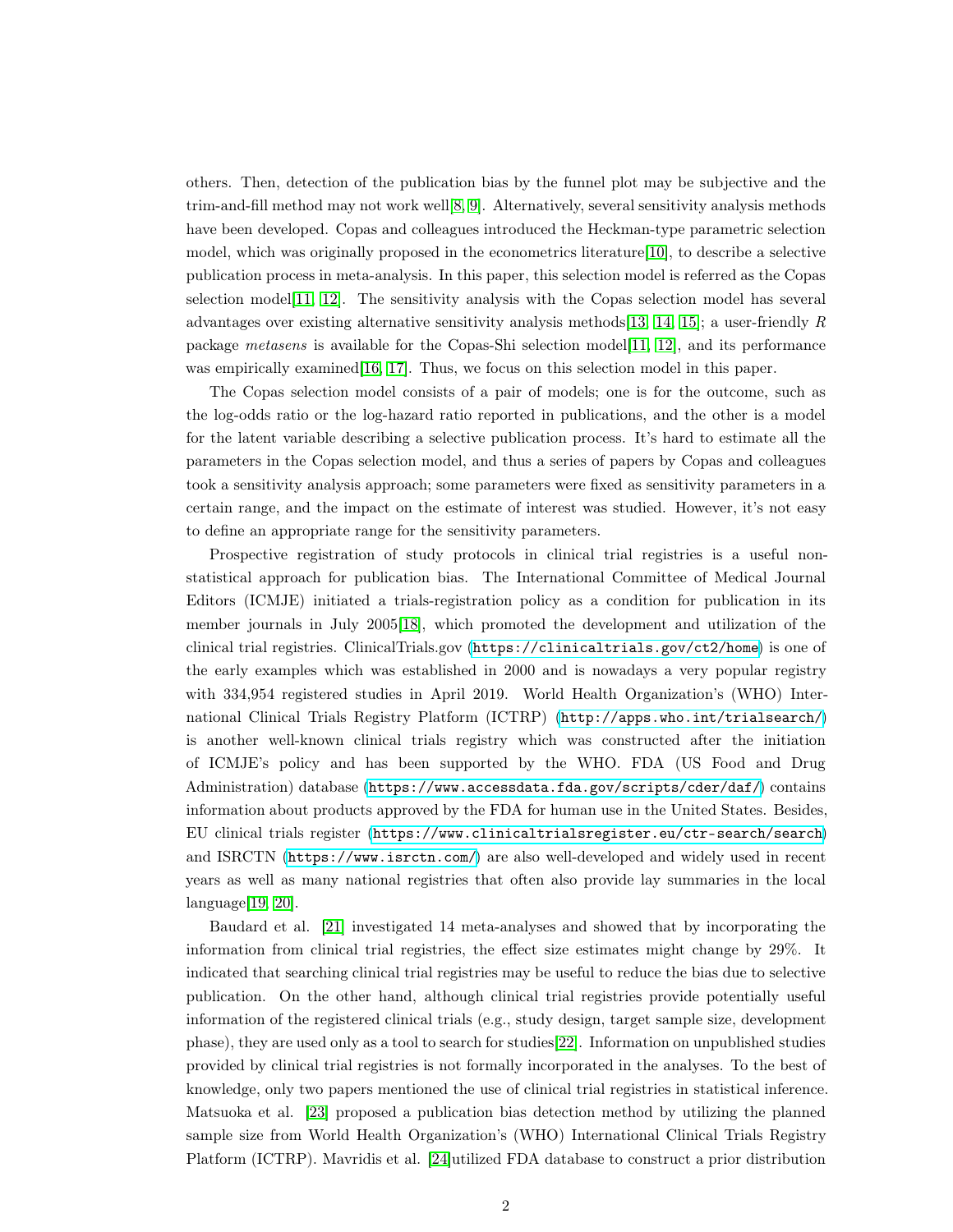of parameters in their Bayesian Copas-type model for sensitivity analysis in network metaanalysis.

In this paper, we improve statistical inference for the Copas-Shi selection model utilizing the information from clinical trial registries. To be specific, utilizing the planned sample size of unpublished studies, which are provided by most clinical trial registries, we propose a method that fit by the maximum likelihood method. All the unknown parameters can be estimated from data, and statistical inference can be conducted according to the standard maximum likelihood theory. In addition to the confidence interval with the normal quantile according to the maximum likelihood theory, we also propose two modified confidence intervals aiming improvement of performance with the small number of studies. Through numerical studies, we observed that our method outperformed existing methods with smaller biases and coverage probabilities closer to the nominal level. Thus, by utilizing the information of unpublished studies from clinical trial registries, inference based on the Copas selection model can be improved.

The remainder of this paper is organized as follows. In Section 2, we introduce two motivating meta-analyses. In Section 3, we briefly review the sensitivity analysis method of Copas and Shi[\[11,](#page-10-10) [12\]](#page-10-11), and then introduce our new inference procedure by utilizing clinical trial registries. In Section 4, we conduct a series of simulation studies motivated by the tiotropium study to evaluate the performance of our proposed method in comparison to other competitive approaches. In Section 5, we revisit the two studies in Section 2 to illustrate the proposed method. Finally, we discuss some limitations and further research in Section 6.

## 2 Motivating examples

#### 2.1 Tiotropium study

Karner et al.[\[25\]](#page-11-9)conducted a Cochrane review of tiotropium versus placebo in COPD. The primary outcome was COPD exacerbations, which was defined as a complex of respiratory events or symptoms (new onset or an increase in at least one of cough, sputum, dyspnoea or wheeze) that lasted at least three days and required treatment with antibiotics and/or systemic corticosteroids. In each study, the odds ratio for the event of one or more exacerbations was used to compare the treatment and placebo groups. In the meta-analysis by Karner et al.[\[25\]](#page-11-9), 22 studies were analyzed using a random-effects model, and the pooled odds ratio was reported as 0.78 with a 95% confidence interval of [0.70, 0.87].

To assess the potential risk of publication bias, Karner et al.[\[25\]](#page-11-9)conducted the Egger's test with the p-value of 0.22 and concluded no serious concern of publication bias. However, our additional application of the Macaskill's regression test[\[4\]](#page-10-3) gave a p-value of 0.06, suggesting the funnel-plot asymmetry. Then, publication bias might be a concern. Karner et al. [\[25\]](#page-11-9)made their efforts to search the studies with results submitted on ClinicalTrials.gov. We conducted a more comprehensive search of multiple registries, including ClinicalTrials.gov, World Health Organization's (WHO) International Clinical Trial Registry, EU clinical trials register, FDA database, and ISRCTN platform. We used the following terms: Tiotropium or Spiriva or HandiHaler or Respimat for the search. They were the same as used in the meta-analysis of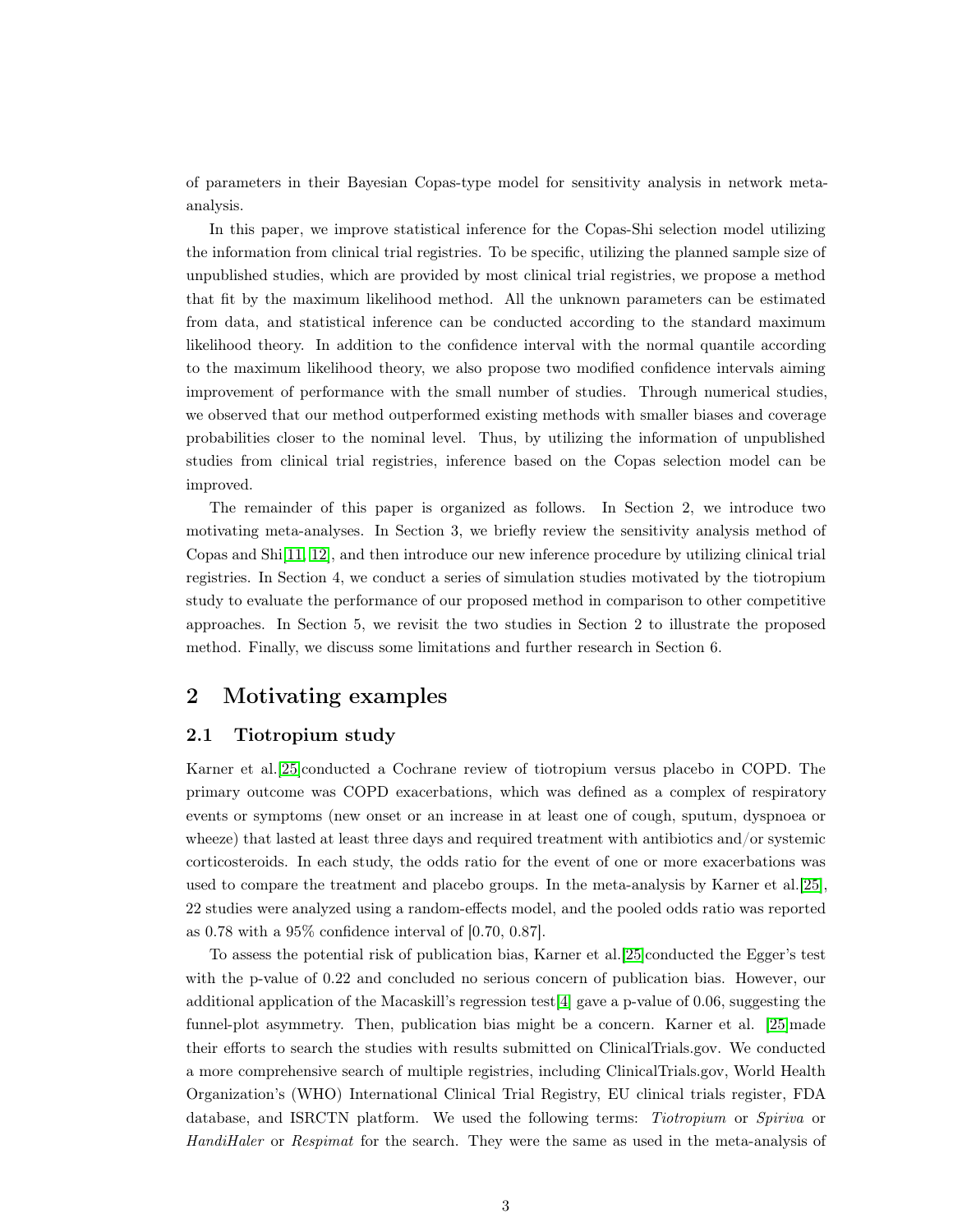Karner et al. [\[25\]](#page-11-9), and we also set primary completion date before February 28, 2012, which aimed to be consistent with the original meta-analysis. We detected 10 related studies on these registries, among which 8 came from ClinicalTrials.gov, 1 came from EU clinical trials register, and 1 came from World Health Organization's (WHO) International Clinical Trials Registry. Two of them reported the outcome measure and were incorporated with published studies, and 8 studies without results were deemed as unpublished studies. Finally, we got the tiotropium dataset with 24 published studies and 8 unpublished studies with information of sample size only (see Table S1 in Web-appendix A).

#### 2.2 Clopidogrel study

The second example is about the comparison of high and standard maintenance-dose clopidogrel on major adverse cardiovascular/cerebrovascular events (MACE/ MACCE) by Chen et al.[\[26\]](#page-11-10). The original meta-analysis included 12 studies and reported pooled odds ratio as 0.6 based on the fixed-effect model with a 95% CI of [0.43, 0.83], and no significant bias was concluded with the Egger's test  $(p=0.25)$ . However, we rerun the Macaskill's test, which suggested funnelplot asymmetry with a P value of 0.02. We took the procedure as given in the first example and identified 3 unpublished studies from ClinicalTrials.gov by following terms: Clopidogrel or Plavix or Iscover, with completion date before August 31, 2013. The resulting dataset was presented in Table S2 in Web-appendix A.

### 3 Inference procedures for the Copas selection model

#### 3.1 Brief review of the sensitivity analysis method by Copas and Shi

In order to evaluate the potential impact of publication bias on estimation of the treatment effect, Copas and Shi [\[11\]](#page-10-10) introduced a sensitivity analysis method. Suppose we conduct a meta-analysis of N studies. Let  $\hat{\theta}_i$  be the estimated treatment effect of the *i*th study such as the log-odds ratio or the log-hazard ratio, and  $s_i$  be an estimate of its standard error. We assume that  $(\hat{\theta}_i, s_i)$  is available for  $i = 1, 2, ..., N$ . To integrate the treatment effects over the studies, we consider the standard random-effects model with

<span id="page-3-1"></span>
$$
\hat{\theta}_i = \theta_i + \sigma_i \epsilon_i, \quad \theta_i \sim N(\theta, \tau^2), \quad \epsilon_i \sim N(0, 1), \tag{1}
$$

where  $\theta_i$  is the study-specific treatment effect of the *i*th study, which is a random-effect following a normal distribution with mean  $\theta$  and between-study variance  $\tau^2$ , and  $\sigma_i^2$  is the true withinstudy variance of the outcome  $\hat{\theta}_i$ . The random elements  $\theta_i$  and  $\epsilon_i$  are assumed to be independent.

<span id="page-3-0"></span>To describe the selective publication process, Copas and Shi [\[11,](#page-10-10) [12\]](#page-10-11) considered the following model

$$
Y_i = \alpha_0 + \alpha_1/s_i + \delta_i, \quad \delta_i \sim N(0, 1), \quad corr(\epsilon_i, \delta_i) = \rho,
$$
\n(2)

where  $corr(\epsilon_i, \delta_i)$  denotes the correlation coefficient between  $\epsilon_i$  and  $\delta_i$ . The *i*th study is assumed to be published if and only if  $Y_i > 0$ . The term  $\alpha_0 + \alpha_1/s_i$  models the small study effect. That is, studies of high precision are more likely to be pulished. The correlation coefficient  $\rho$  is responsible for describing the influence of the outcome  $\hat{\theta}_i$  on likelihood of publication. Copas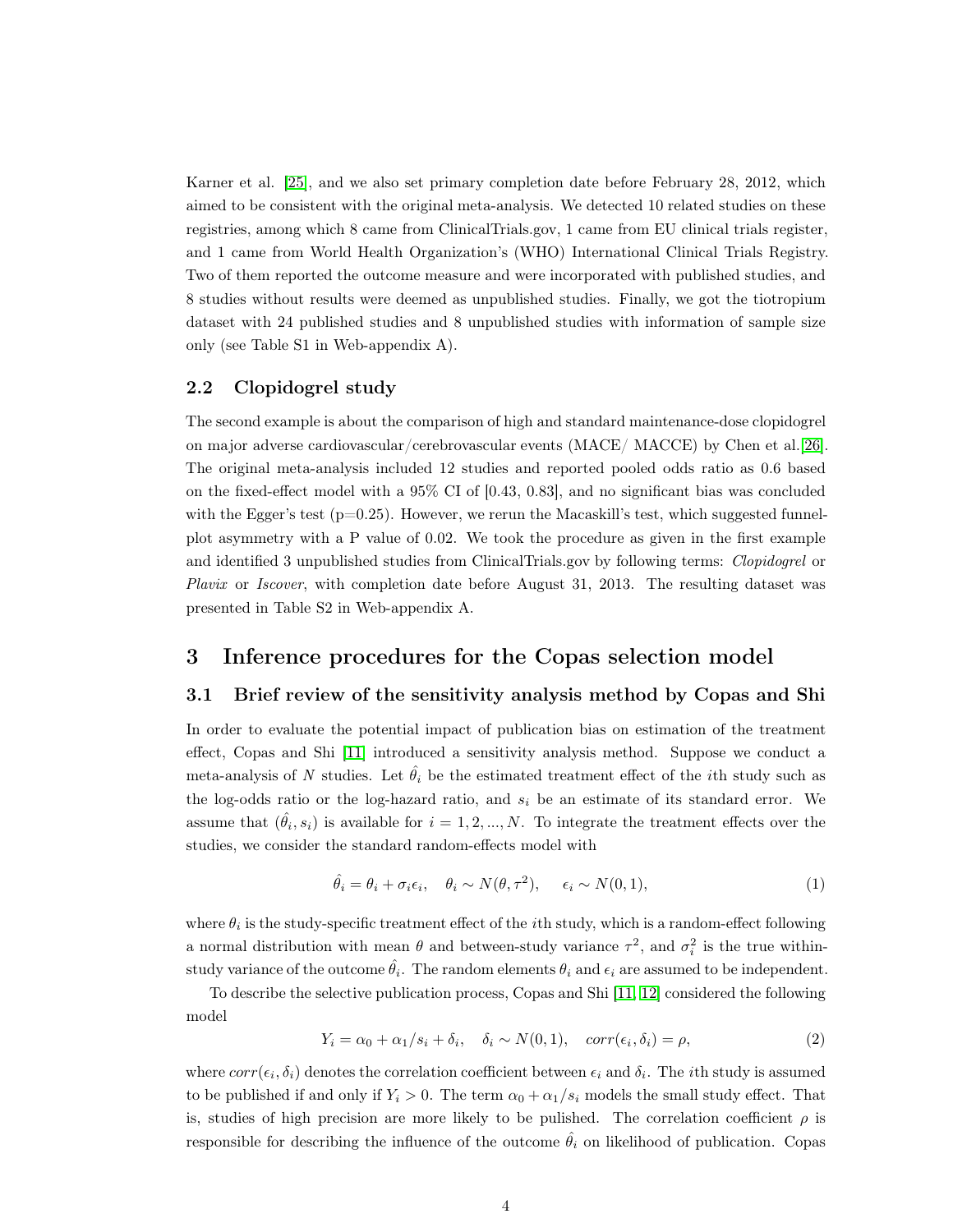and Shi[\[11\]](#page-10-10) considered to make inference by maximizing the likelihood function conditional on the study being published. The conditional likelihood function is given by

<span id="page-4-0"></span>
$$
L_{obs}(\theta, \tau, \rho, \alpha_0, \alpha_1; s_i) = \sum_{i=1}^{N} \left[ log f(\hat{\theta}_i | Y_i > 0, s_i) \right]
$$
  
= 
$$
\sum_{i=1}^{N} \left[ -\frac{1}{2} log(\tau^2 + \sigma_i^2) - \frac{(\hat{\theta}_i - \theta)^2}{2(\tau^2 + \sigma_i^2)} - log \Phi(\alpha_0 + \alpha_1 / s_i) + log \Phi(v_i) \right],
$$
 (3)

where  $f(\cdot|Y_i > 0, s_i)$  is the probability density function of  $\hat{\theta}_i$  conditional on  $Y_i > 0$  and  $s_i$ .  $\Phi(\cdot)$  is the cumulative distribution function of the standard normal distribution, and  $v_i =$  $\left\{\alpha_0+\alpha_1/s_i+\rho\sigma_i(\hat{\theta_i}-\theta)/(\tau^2+\sigma_i^2)\right\}/\sqrt{1-\rho^2\sigma_i^2/(\tau^2+\sigma_i^2)}.$  In meta-analysis literatures,  $s_i$  is usually regarded as being equal to  $\sigma_i$  and known. This is relevant approximately at least when the number of subjects is sufficiently large. Copas and Shi[\[11,](#page-10-10) [12\]](#page-10-11)took care of underestimation of  $\sigma_i$  due to publication bias, and then they utilized the quantity  $var(\theta_i|s_i, Y_i > 0)$  to estimate  $\sigma_i^2$  in inference of their selection model. As argued by Copas and Shi[\[11,](#page-10-10) [12\]](#page-10-11), the log-likelihood function ([3](#page-4-0)) may take its maximum over a very flat plateau, and then it may be computationally very challenging to estimate all the parameters simultaneously. Thus Copas and Shi[\[11,](#page-10-10) [12\]](#page-10-11) proposed that the vector  $(\alpha_0, \alpha_1)$  was fixed as sensitivity parameters, and  $(\theta, \tau, \rho)$  was estimated by maximizing the conditional log-likelihood function ([3](#page-4-0)). One can examine how the estimate  $\hat{\theta}$  for the overall treatment effect  $\theta$  would be influenced by the assumed selective publication process. Since we do not know the true value of  $(\alpha_0, \alpha_1)$ , we should apply this method with various choices for the parameter vector  $(\alpha_0, \alpha_1)$  in a certain range. According to the formula by Copas and Shi[\[11\]](#page-10-10), one can translate  $(\alpha_0, \alpha_1)$  into the expected numbers of unpublished studies by  $M = \sum_{i=1}^{N} \{1 - P(Y_i > 0 | s_i)\} / P(Y_i > 0 | s_i)$ , which is more interpretable. Then, one can evaluate how biased the estimate of the treatment effect  $\theta$  is with a certain number of unpublished studies behind. Although such a consideration provides nice insights about robustness of meta-analysis results, it is still unclear what range of the number of unpublished studies is sufficient to be considered.

#### 3.2 Proposed inference procedure utilizing clinical trial registries

In addition to the  $N$  published studies, we suppose that there are  $M$  unpublished studies identified by searching clinical trial registries. Without loss of generality, the first  $N$  studies are published and the last M studies are unpublished. Items required at registration are not necessarily common among clinical trial registries. For example, FDA database provides the sample size of each experimental group in its summary review PDF document, but other clinical trial registries may not give it. However, all the clinical trial registries we referred provide the planned total sample size (not separately by the experimental groups) of each study. Thus, we suppose the triple  $(n_i, \hat{\theta}_i, s_i)$  is available for  $i=1,2,...,N$  (published studies), and only  $n_i$  is available for  $i=N+1,..,N+M$  (unpublished studies). A binary variable  $D_i = I(Y_i > 0)$  denotes the publication status (published/unpublished) of each study. Instead of the model ([2](#page-3-0)), we employ an alternative selection model

<span id="page-4-1"></span>
$$
Y_i = \alpha_0 + \alpha_1 \sqrt{n_i} + \delta_i, \quad \delta_i \sim N(0, 1), \tag{4}
$$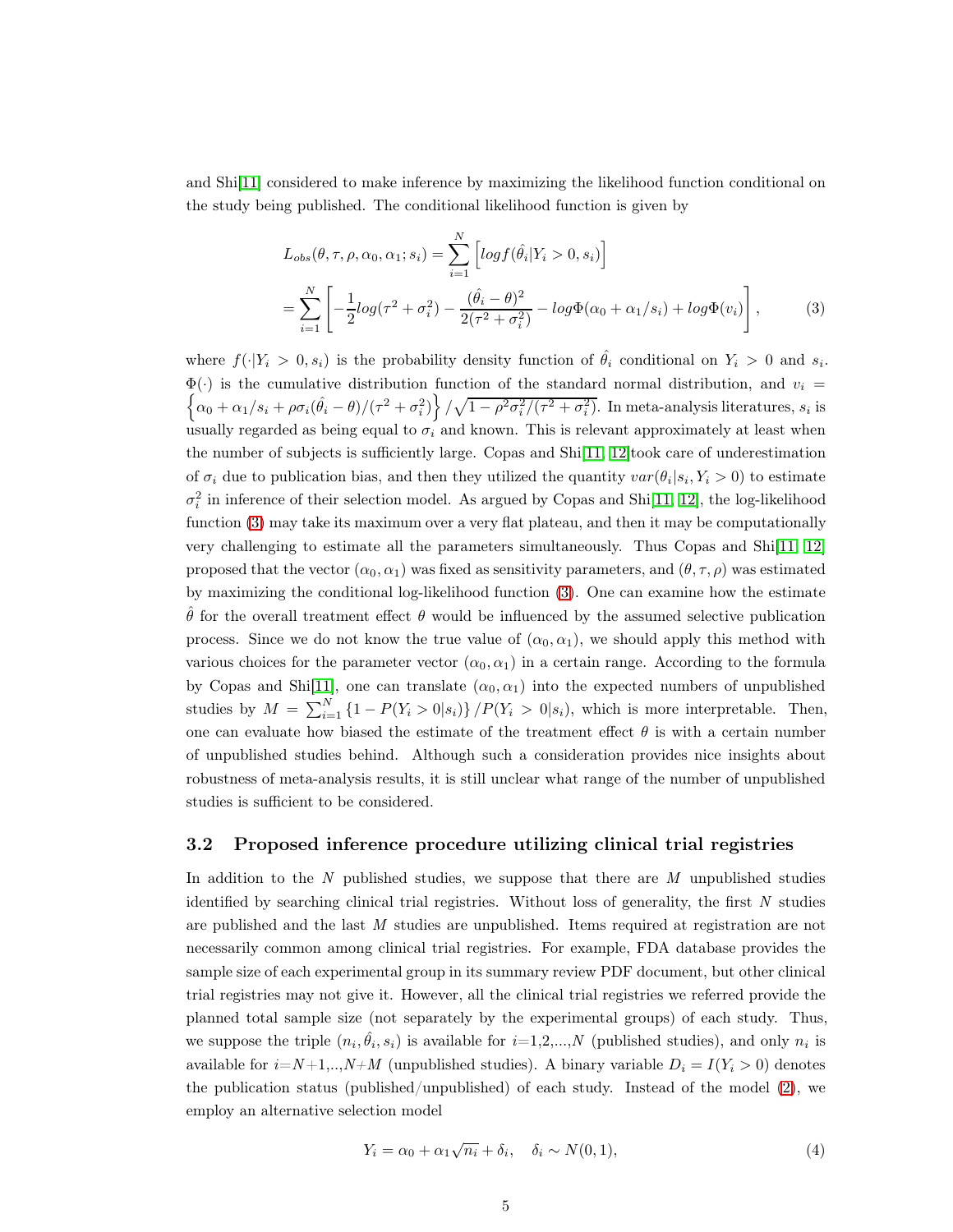which was used by Copas $[27]$ . For the models  $(1)$  $(1)$  $(1)$  and  $(4)$  $(4)$  $(4)$ , we introduce the maximum likelihood approach as follows.

Considering the likelihood function of the published and the unpublished studies, the log likelihood is given by

<span id="page-5-0"></span>
$$
L_{full}(\theta, \tau, \rho, \alpha_0, \alpha_1) = \sum_{i=1}^{N} \left[ log f(\hat{\theta}_i | Y_i > 0; n_i) + log P(Y_i > 0; n_i) \right] + \sum_{i=N+1}^{N+M} [log P(Y_i < 0; n_i)] = \sum_{i=1}^{N} \left[ -\frac{1}{2} log(\tau^2 + \sigma_i^2) - \frac{(\hat{\theta}_i - \theta)^2}{2(\tau^2 + \sigma_i^2)} + log \Phi(\tilde{v}_i) \right] + \sum_{i=N+1}^{N+M} \left\{ log[1 - \Phi(\alpha_0 + \alpha_1 \sqrt{n_i})] \right\},
$$
(5)

where  $\tilde{v}_i = \left\{ \alpha_0 + \alpha_1 \sqrt{n_i} + \rho \sigma_i (\hat{\theta}_i - \theta) / (\tau^2 + \sigma_i^2) \right\} / \sqrt{1 - \rho^2 \sigma_i^2 / (\tau^2 + \sigma_i^2)}$ . Following the treatment often made in meta-analysis literature, we suppose that  $\sigma_i = s_i$ . By maximizing this log-likelihood function ([5](#page-5-0)), we can estimate all the parameters  $(\theta, \tau, \rho, \alpha_0, \alpha_1)$  simultaneously, and the resulting maximum likelihood estimator is denoted by  $(\hat{\theta}, \hat{\tau}, \hat{\rho}, \hat{\alpha_0}, \hat{\alpha_1})$ . Maximization of the log-likelihood function can be implemented with the standard non-linear optimization techniques. Here, we employ the constraint optimizer L-BFGS-B method in the nlminb() function in R (package stats, version  $3.6.2$ ) to do this. Statistical inference can be conducted following the standard maximum likelihood theory.

### 4 Simulation study

#### 4.1 Methods to be compared

Simulation studies were carried out to evaluate the performance of our new inference procedure. We investigated whether or not the proposed method outperforms the Copas sensitivity analysis method. For reference, we also compared it with standard random-effects meta-analysis using the restricted maximum likelihood (REML) estimation, which did not account for selective publication process. In addition to the standard REML confidence interval based on normal quantiles, the Hartung and Knapp method[\[28,](#page-11-12) [29\]](#page-12-0) was applied using t-quantiles and rescaled standard errors, which is referred to as REML.KnHa in the following. As outlined in Section 3, the Copas method is a sensitivity analysis approach resulting in multiple estimates under several settings of the number of unpublished studies. For comparison with other methods, we took the estimate of the treatment effect with the smallest number of unpublished studies of the p-value of the goodness-of-fit test larger than 0.1[\[11\]](#page-10-10), which is presented in the output of Copas function in metasens package[\[30\]](#page-12-1). For the REML, we used the commonly used metafor package with method option equal to "REML" and test equal to "knha" to obtain the CI with the Hartung and Knapp method.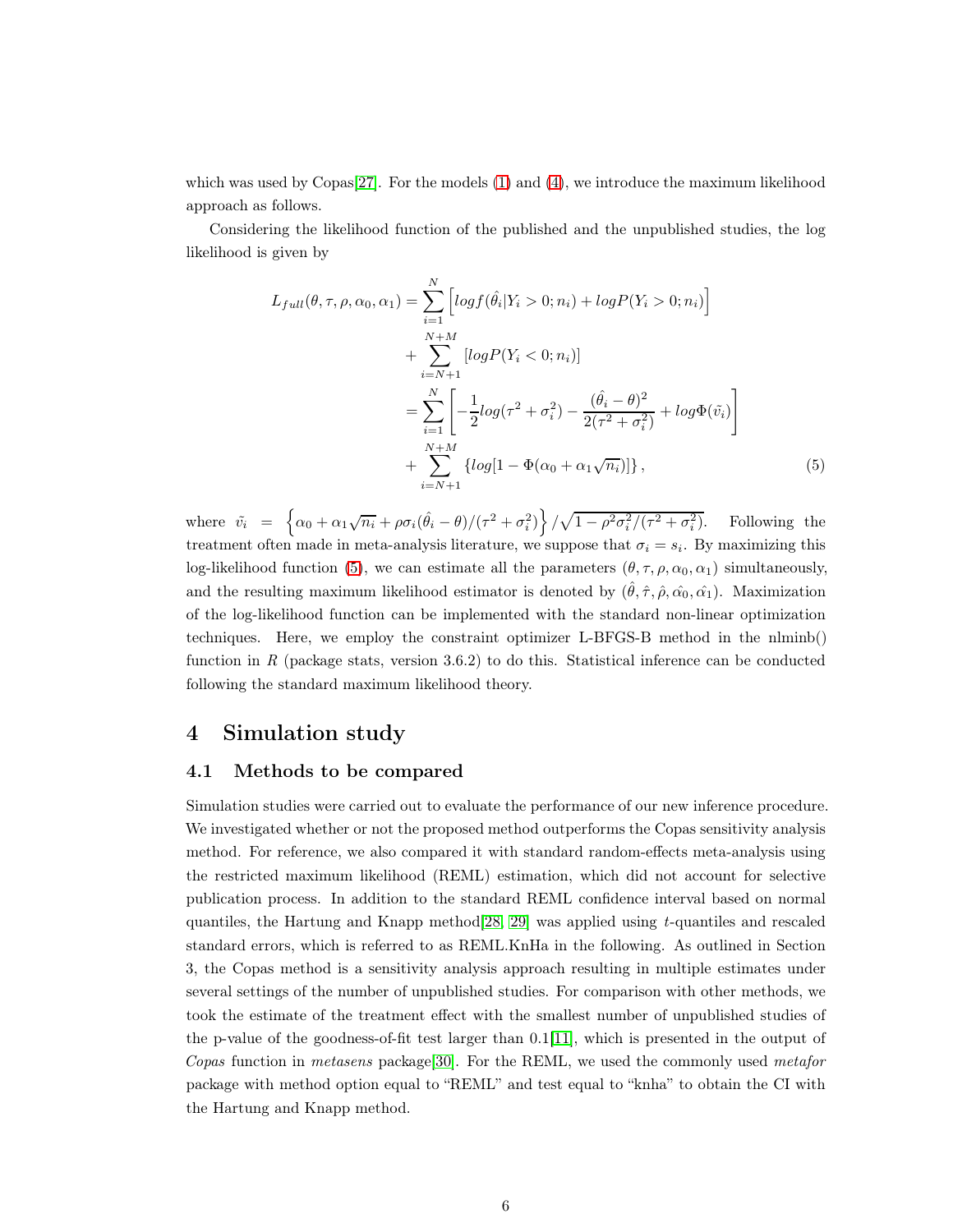#### 4.2 Data generation

We mimicked meta-analyses motivated by the tiotropium study. Suppose each study aimed to compare two groups of the treatment group and the control group with respect to a binary outcome. The log-odds ratio was used as the summary measure of the treatment effect between two groups. Let  $\hat{\theta}_i$  in the model ([1](#page-3-1)) denoted the empirical log-odds ratio of the *i*th study. We set  $\theta = -0.25$  and  $\tau = 0.05, 0.15$  or 0.3. The total number of studies including published and unpublished was set as 15, 25, 50 or 100. We generated datasets according to the models ([1](#page-3-1)) and ([4](#page-4-1)) as follows. At first, we generated  $\theta_i \sim N(\theta, \tau^2)$ , which was the true log-odds ratio of the *i*th study. Next, we generated individual participant data of the two groups with the log-odds ratio of  $\theta_i$ . We set the true event rate of the control group from the uniform distribution  $U(0.2, 0.9)$ , and then set the event rate of treatment group satisfying the log-odds ratio of  $\theta_i$ . Similarly to Kuss[\[31\]](#page-12-2), the total sample size of each study was generated from  $LN(5,1)$ , the log-normal distribution with the location parameter 5 and scale parameter 1, and the minimum sample size was restricted to 20 patients (values below 20 were rounded up to 20). Subjects were allocated to the two groups with probability of 0.5. With the generated individual participant data, we calculated an empirical log odds ratio  $\hat{\theta}_i$  and its standard error  $s_i$ .  $Y_i$  in the model ([4](#page-4-1)) was generated according to the conditional distribution,

$$
Y_i|\hat{\theta}_i \sim N(\alpha_0 + \alpha_1\sqrt{n_i} + \rho\sigma_i(\hat{\theta}_i - \theta) / (\tau^2 + \sigma_i^2), 1 - \rho^2\sigma_i^2 / (\tau^2 + \sigma_i^2))
$$
(6)

and set  $D_i = I(Y_i > 0)$ , which entailed us to generate  $(\hat{\theta}_i, Y_i)$  from the joint distribution defined by the models ([1](#page-3-1)) and ([4](#page-4-1)). The parameters  $(\alpha_0, \alpha_1)$  were set based on our consideration for the publication rate of a study with the minimum sample size of 20 and that with a large sample size of 500, which were denoted by  $P_{20}$  and  $P_{500}$ , respectively. Set  $P_{500} = 0.99$ , reflecting our belief that a study with 500 patients had sufficiently large probability to be published, and  $P_{20}$ was set to 0.1, 0.3 or 0.5, which represented our different concern to the publication rate of a small study with sample size of 20. Thus according to the model (4), we could derive the parameters  $(\alpha_0, \alpha_1)$  by solving the equations  $P_{20} = \Phi(\alpha_0 + \alpha_1 \sqrt{20})$  and  $P_{500} = \Phi(\alpha_0 + \alpha_1 \sqrt{500})$ . Then we got three pairs of  $(\alpha_0, \alpha_1)$  as (-2.18,0.20), (-1.24,0.16) and (-0.58,0.13), which resulted in 40%, 27% and 19% unpublished studies on average in the simulated meta-analyses. The parameter of  $\rho$  was set to -0.4 or -0.8, and for each  $\rho$  we investigated 3 scenarios of  $\tau$  (0.05, 0.15) or 0.3). For each scenario, we generated 1000 simulated meta-analyses.

In Figure 1, we presented funnel plots of randomly selected simulated meta-analyses under different settings of  $(\rho, \tau)$  when the total number of published and unpublished studies was 50. The filled and open circles represent published and unpublished studies, respectively, and we observed our simulation setting successfully simulated the selective publication process often observed in practice. The bold vertical line represents the true  $\theta$  and the dashed vertical line is the REML estimate with published studies. They were certainly different and thus publication bias had certain impacts in simulated data.

#### 4.3 Simulation results

The properties of each method were assessed by evaluating biases and standard errors of the estimates for  $\theta$  and average lengths and coverage probabilities of two-tailed 95% confidence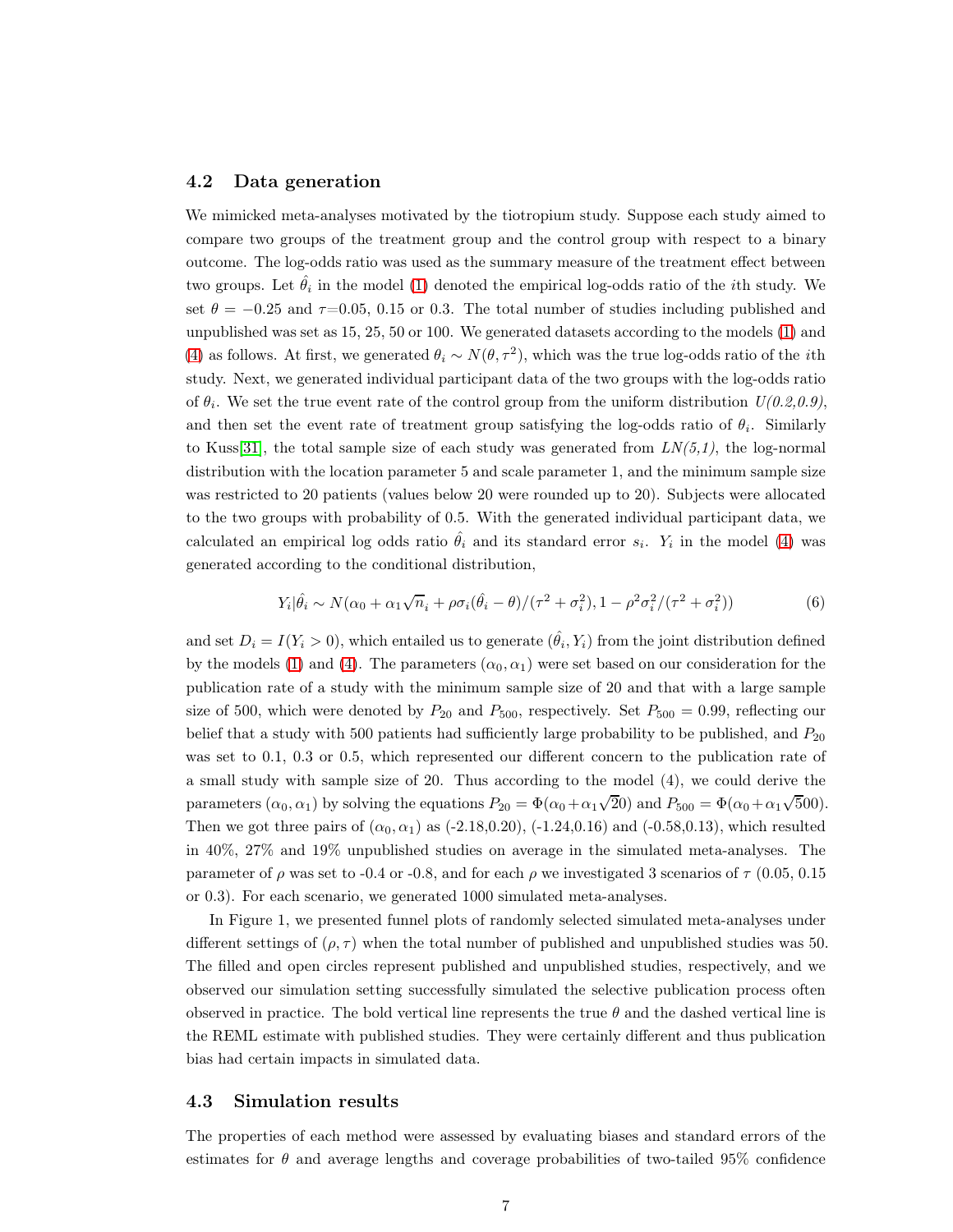intervals of  $\theta$ . Following the standard maximum likelihood theory, we constructed the twotailed 95% confidence interval for the estimates of  $\theta$  with our new proposal by  $\hat{\theta} \pm Z_{1-\frac{\alpha}{2}} \times$ S.E. $(\hat{\theta})$ , where  $Z_{1-\frac{\alpha}{2}}$  denoting the  $1-\frac{\alpha}{2}$  quantile of the standard normal distribution, and S.E. $(\hat{\theta})$  is calculated by the inverse of the Fisher information matrix. The results for this confidence interval were denoted by  $MLE(N)$  in the summary table. All these methods were implemented with non-linear optimization techniques, thus we also summarized the number of converged cases (NOC) in each scenario. For our method, the non-convergence was defined as a failure in optimization with negative hessian matrix or unsuccessful convergence based on the convergence indicator in the output of *nlminb* function. For the Copas sensitivity analysis method, we followed the rule of Copas function[\[16,](#page-11-0) [30\]](#page-12-1).

Results of the simulation studies with  $(\alpha_0, \alpha_1) = (-2.18, 0.2)$  were reported in Table 1 ( $\rho =$  $-0.4$ ) and Table 2 ( $\rho = -0.8$ ), respectively. The datasets for Tables 1 and 2 had around 40% unpublished studies on average. In almost all the simulated datasets, the log-likelihood was successfully maximized and then gave estimates. In all the scenarios, the REML had considerable biases. With  $\rho = -0.8$  (Table 2), biases were larger, reflecting that  $\rho = -0.8$ modeled a more selective publication process. Both the Copas method and our new proposal decreased biases and ours had the smallest biases in most scenarios. With larger number of studies (N=50 and 100), the maximum likelihood estimator tended to have very negligible biases, and the confidence intervals based on the maximum likelihood theory  $(MLE(N))$  had empirical coverage probabilities close to the nominal level of 95%. With smaller number of the studies  $(N=15 \text{ and } 25)$ , our method successfully decreased biases. However, coverage probabilities might not be close to the nominal level and were not satisfactory when between-study heterogeneity was moderate or substantial ( $\tau = 0.15$  and 0.3). We demonstrated results of the simulation studies with  $(\alpha_0, \alpha_1) = (-1.24, 0.16)$  in Tables S3 and S4, and that with  $(\alpha_0, \alpha_1) = (-0.58, 0.13)$  in Tables S5 and S6 in Web-appendix B. Findings were very similar to discussed above based on Tables 1 and 2.

#### 4.4 Modified confidence intervals

To improve the coverage probabilities with smaller number of studies, we introduced two modifed confidence intervals. As suggested by Follmann and Proschan[\[32\]](#page-12-3), an alternative confidence interval  $\hat{\theta} \pm t_{(N-1):(1-\frac{\alpha}{2})} \times S.E.(\hat{\theta})$  may be used, where  $t_{(N-1):(1-\frac{\alpha}{2})}$  denoting the  $1 - \frac{\alpha}{2}$  quantile of Student-t distribution with  $N - 1$  degree of freedom. Further modification was also considered by mimicking the idea of the improved estimator of variance which was proposed by Knapp and Hartung<sup>[\[33\]](#page-12-4)</sup>in the meta-regression context; we modified the standard error of  $\hat{\theta}$  by S.E. $(\hat{\theta})^{\sharp} = \text{Max}(S.E.(\hat{\theta})_{MLE}, S.E.(\hat{\theta})_{REML-KnHa})$ , where S.E. $(\hat{\theta})_{REML-KnHa}$  was the estimator of standard error with HK-adjusted REML method, reflecting our belief that the standard error of our proposal should be no less than the estimator of methods without considering the selcetive publication process for the additional uncentainty of unpublished studies. That is, a more conservative confidence interval was calculated by  $\hat{\theta} \pm t_{(N-1):(1-\frac{\alpha}{2})} \times S.E.(\hat{\theta})^{\sharp}$ . We applied these two confidence intervals to the simulated metaanalyses, results were also shown in Tables 1 and 2 and Tables S3-S6 in Web-appendix B, referring as  $MLE(T)$  and  $MLE(SE^{\sharp})$ , respectively. We observed that these two confidence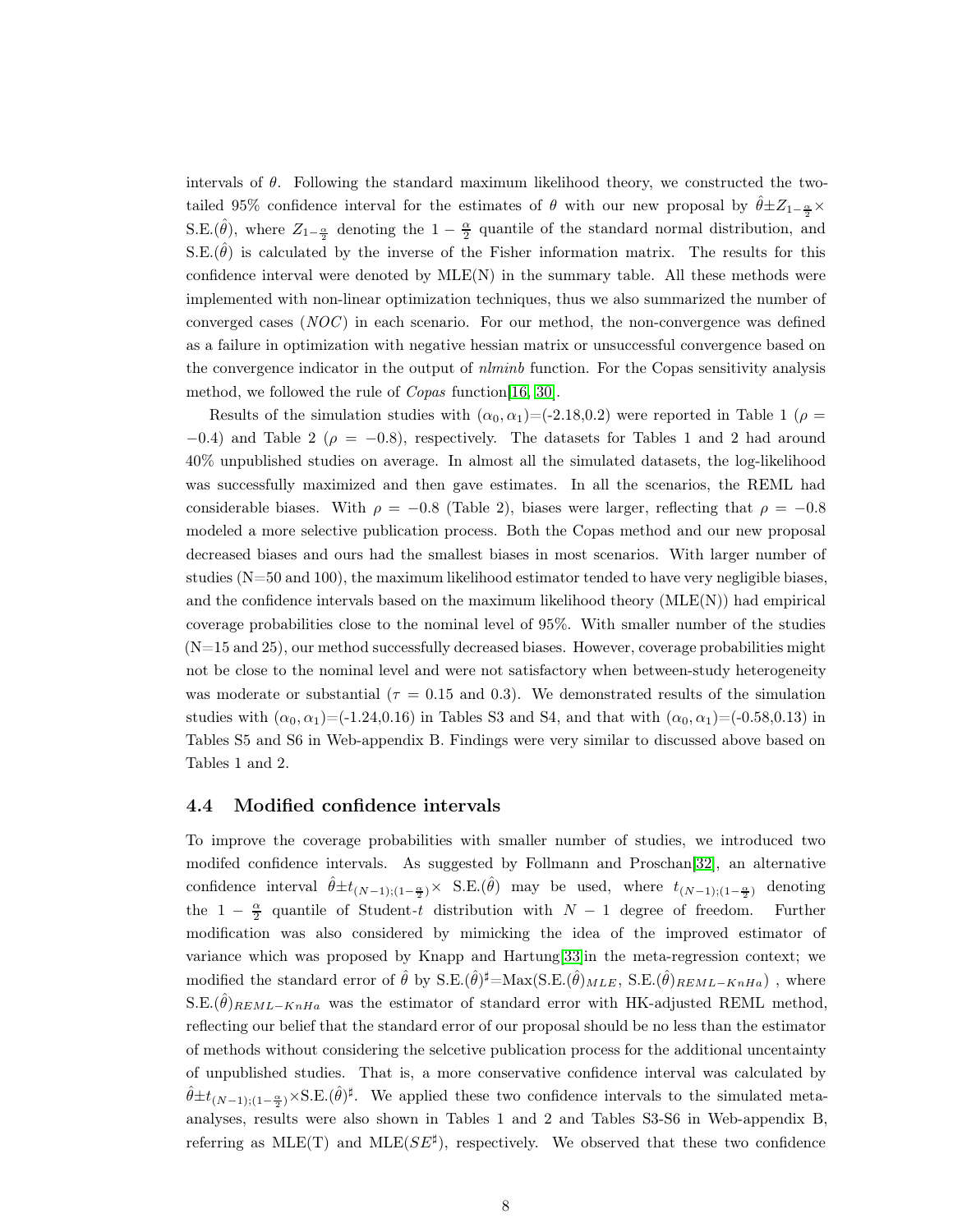intervals MLE(T) and MLE( $SE^{\sharp}$ ) gave certain improvement. In particular, MLE( $SE^{\sharp}$ ) had much improved emprical coverage probabilities with  $N=15$ .

# 5 Re-analysis of two motivating examples with clinical trial registries

In this section, we applied our new inference procedure to the two case studies of the tiotropium study and clopidogrel study introduced in Section 2. To present data of unpublished studies as well as that of published studies, we propose to use a modified funnel-plot adding information of the planned sample size of unpublished studies with horizontal lines passing the y-axis at  $\sqrt{n_i}$ . The modified funnel-plots for tiotropium study and clopidogrel study were presented in Figures 2 and 3, respectively. We could observe that for both of the two motivation cases, all the unpublished studies concentrated on the lower part of the funnel-plot. To the data, we applied our proposed method, as well as other related methods used in the simulation section, and the results for the two motivation cases were summarized in Tables 3 and 4, respectively.

As presented in Subsection 2.1, for the tiotropium study, we identified 24 published and 8 unpublished studies. By applying the linear mixed-effect model for the log-odds ratios with the REML method, the integrated odds ratio was obtanied as 0.768 with a two-tailed 95% CI of [0.697,0.847] based on the normal approximation. The Knapp and Hartung modification gave a similar CI of [0.691, 0.854]. According to the sensitivity analysis by the Copas model, one can observe that as increasing the number of unpublished studies, the odds ratio increased up to 0.811, which was corresponding to the case of 13 unpublished studeis. The overall treatment effect was significantly different from unity even with 13 unpublished studies. Suppose we have 8 published studies behind which was same with our findings from the clinical trial registries, Copas sensitivity analysis method gave the pooled odds rato as 0.803 with a 95% CI of [0.717, 0.898]. Our proposed method gave the integrated estimate of 0.787 with two-tailed 95% confidence intervals [0.710, 0.873] and [0.706, 0.878] based on the standard normal quantile and t-quantile, respectively. In this case, the standard error from our method was larger than the standard error from REML with the Knapp and Hartung modification, so the modified confidence interval  $MLE(SE^{\sharp})$  was same with  $MLE(T)$ . To summary, all the methods provided statistically significant effect of tiotropium, indicating that selective publication might have not been much of an issue here.

For the clopidogrel study which we introduced in Subsection 2.2, with only 3 unpublished studies identified from the clinical trial registries, the estimates with and without consideration of publication bias were considerably different. By applying the REML with 12 published studies, the estimator of the pooled odds ratio was 0.579 and with two-tailed 95% CIs of [0.375, 0.892] and [0.385, 0.871] based on the normal quantile and the Knapp and Hartung modification, respectively. Both of them supported the conclusion that the high maintenancedose clopidogrel significantly reduced the incidence of MACE/MACCE in comparison to the standard-maintenance-dose clopidogrel. However, the sensitivity analysis by the Copas model showed that as the number of unpublished studies increased up to 4, the statistical significance of the High-maintenance-dose clopidogrel disappeared, and as high as 39% change in estimates of odds ratio could be observed with 6 unpublished studies. Our proposed method gave the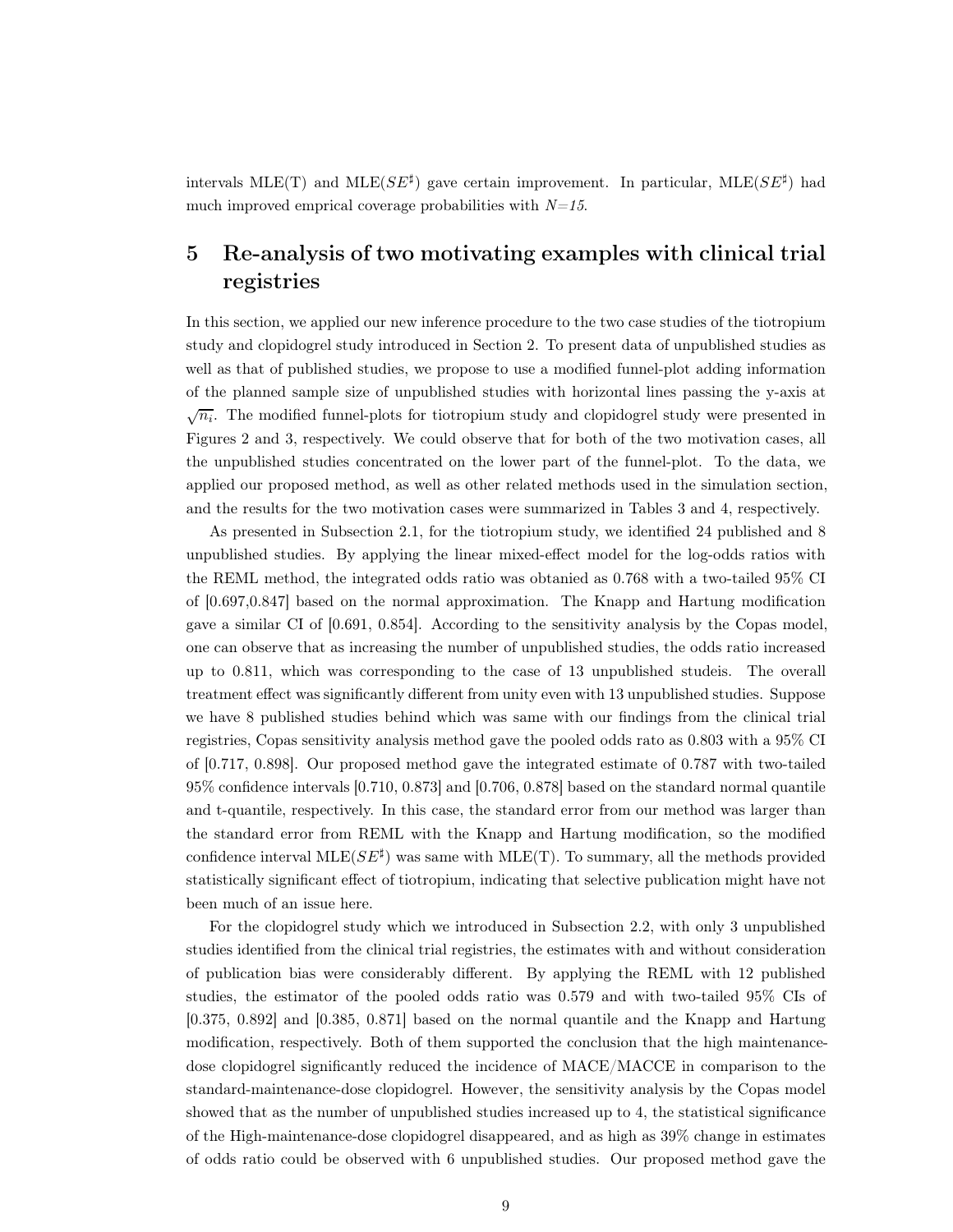integrated estimate of 0.692, and a two-tailed 95% CI based on the normal approximation was given as [0.496, 0.967], whose upper bound was very close to 1. The modified CIs introduced in Subsection 4.4 could be obtained as [0.476, 1.007] (MLE(T)) and [0.460, 1.041] (MLE( $SE^{\sharp}$ )), respectively. These results suggested that the significant effect of the high maintenance-dose clopidogrel might be marginal and should be interpreted with caution.

### 6 Discussion

By utilizing the information on unpublished studies obtained from the clinical trial registries, we proposed a new inference procedure for the Copas selection model, which provides more objective evaluation of publication bias than the widely-used funnel plot and trim-and-fill method[\[16,](#page-11-0) [17\]](#page-11-1). All the unknown parameters in the Copas selection model can be estimated from data with the proposed method. It resolved the issue of the sensitivity analysis approach that some unknown parameters had to be fixed in a certain range, and then gave a more insightful interpretation. Recently, Ning et al. [\[34\]](#page-12-5)proposed a method to estimate all the unknown parameters. Whereas their method strongly relied on an imputation based on funnelplot symmetry, our method does not.

Here, we would like to address some issues in clinical trial registries. Firstly, different clinical trial registries may give inconsistent information. A comparison of results between ClinicalTrials.gov and FDA database by Schwartz et al.[\[35\]](#page-12-6)showed the planned sample size registered on the clinical trial registries were not always consistent with the final sample size for statistical analysis. Besides, as acknowledged by Fleminger et al.[\[36\]](#page-12-7) the status of the studies might be inconsistent between EUCTR and ClinicalTrials.gov, the studies registered on EUCTR which marked with "completed" may marked with "onging" in ClinicalTrials.gov. Secondly, no clinical trial registry could cover all the related studies[\[37,](#page-12-8) [38,](#page-12-9) [39\]](#page-12-10). Thirdly, it is hard to integrate multiple clinical trial registries automatically since unique identifier of a study is not available among registries (e.g. World Health Organization's (WHO) International Clinical Trial Registry Platform (ICTRP)). Due to these issues of clinical trial registries, comprehensive search of multiple clinical trial registries was recommended in practice.

Clinical trial registries provide various information other than sample size. ClinicalTrials.gov's search result contains 26 items in the list and analysis result if the investigator submitted, ICTRP contains 40 items in the result file, and FDA database provide much more details about the registered clinical trials. As acknowledged by several cross-sectional studies, information such as funding type (government, industry or academic) and region may possibly play important roles in the publication status[\[40\]](#page-12-11). In addition, information of ongoing studies are also available, although we did not use them in this paper. How to take a further utilization of the clinical trial registry would deserve more attention.

## Acknowledgments

The last author's research was partly supported by Grant-in-Aid for Challenging Exploratory Research (16K12403) and for Scientific Research (16H06299, 18H03208) from the Ministry of Education, Science, Sports and Technology of Japan.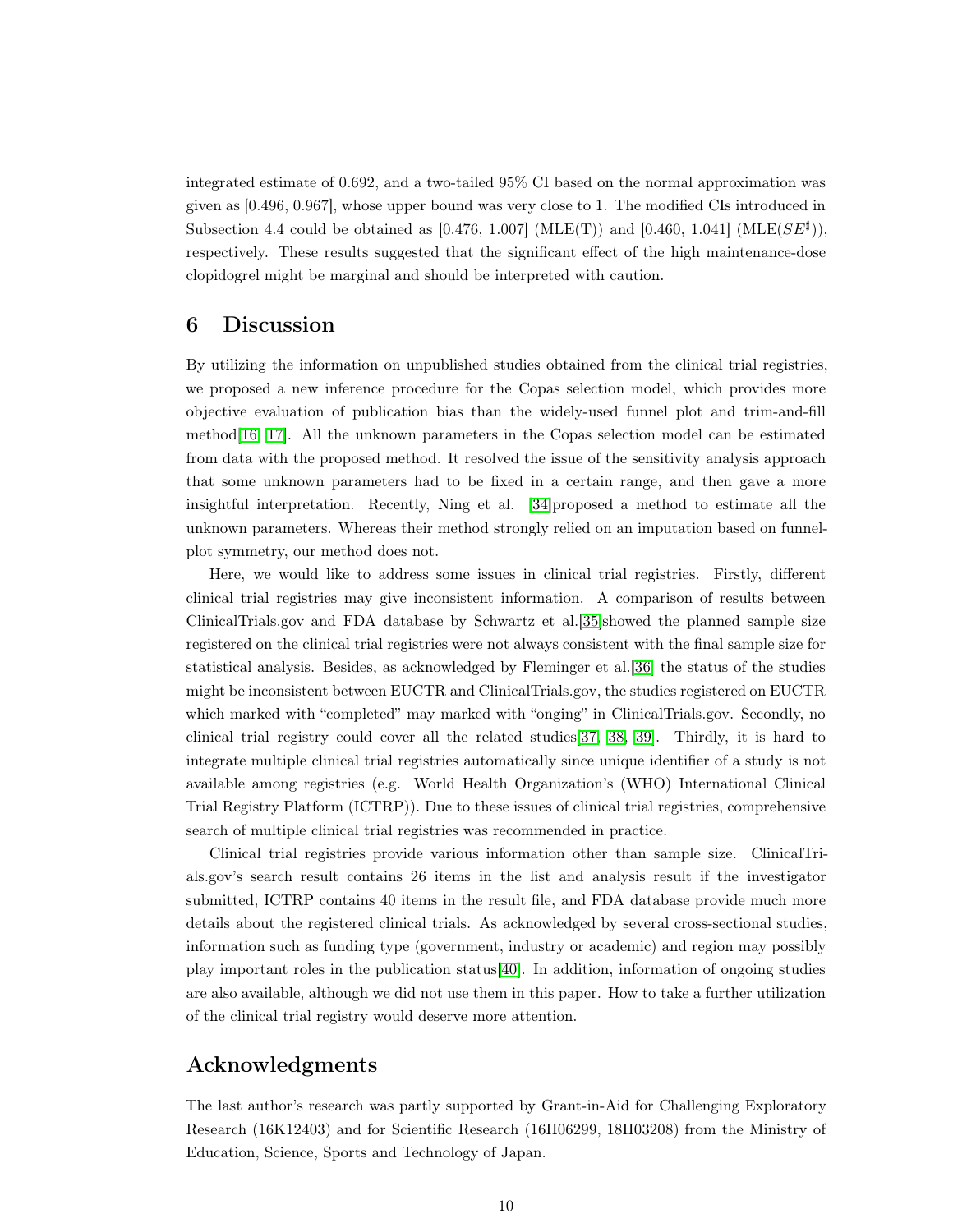### <span id="page-10-0"></span>References

- <span id="page-10-1"></span>[1] Thornton A, Lee P. Publication bias in meta-analysis: its causes and consequences. Journal of Clinical Epidemiology 2000; 53(2): 207–216.
- [2] Sterne JA, Gavaghan D, Egger M. Publication and related bias in meta-analysis: power of statistical tests and prevalence in the literature. Journal of Clinical Epidemiology 2000; 53(11): 1119–1129.
- <span id="page-10-3"></span><span id="page-10-2"></span>[3] Egger M, Smith GD, Schneider M, Minder C. Bias in meta-analysis detected by a simple, graphical test. BMJ 1997; 315(7109): 629–634.
- <span id="page-10-4"></span>[4] Macaskill P, Walter SD, Irwig L. A comparison of methods to detect publication bias in meta-analysis. Statistics in Medicine 2001; 20(4): 641–654.
- <span id="page-10-5"></span>[5] Begg CB, Mazumdar M. Operating characteristics of a rank correlation test for publication bias. Biometrics 1994: 1088–1101.
- <span id="page-10-6"></span>[6] Schwarzer G, Antes G, Schumacher M. A test for publication bias in meta-analysis with sparse binary data. Statistics in Medicine 2007; 26(4): 721–733.
- <span id="page-10-7"></span>[7] Duval S, Tweedie R. A nonparametric "trim and fill" method of accounting for publication bias in meta-analysis. Journal of the American Statistical Association 2000; 95(449): 89–98.
- <span id="page-10-8"></span>[8] Terrin N, Schmid CH, Lau J, Olkin I. Adjusting for publication bias in the presence of heterogeneity. Statistics in Medicine 2003; 22(13): 2113–2126.
- [9] Peters JL, Sutton AJ, Jones DR, Abrams KR, Rushton L. Performance of the trim and fill method in the presence of publication bias and between-study heterogeneity. Statistics in Medicine 2007; 26(25): 4544–4562.
- <span id="page-10-10"></span><span id="page-10-9"></span>[10] Heckman JJ. Sample selection bias as a specification error. Econometrica 1979; 47(1): 153– 61.
- <span id="page-10-11"></span>[11] Copas J, Shi JQ. Meta-analysis, funnel plots and sensitivity analysis. Biostatistics 2000; 1(3): 247–262.
- <span id="page-10-12"></span>[12] Copas J, Shi JQ. A sensitivity analysis for publication bias in systematic reviews. Statistical Methods in Medical Research 2001; 10(4): 251–265.
- <span id="page-10-13"></span>[13] Copas JB. A likelihood-based sensitivity analysis for publication bias in meta-analysis. Journal of the Royal Statistical Society: Series C (Applied Statistics) 2013; 62(1): 47–66.
- <span id="page-10-14"></span>[14] Copas J, Jackson D. A bound for publication bias based on the fraction of unpublished studies. Biometrics 2004; 60(1): 146–153.
- [15] Henmi M, Copas JB, Eguchi S. Confidence intervals and P-values for meta-analysis with publication bias. Biometrics 2007; 63(2): 475–482.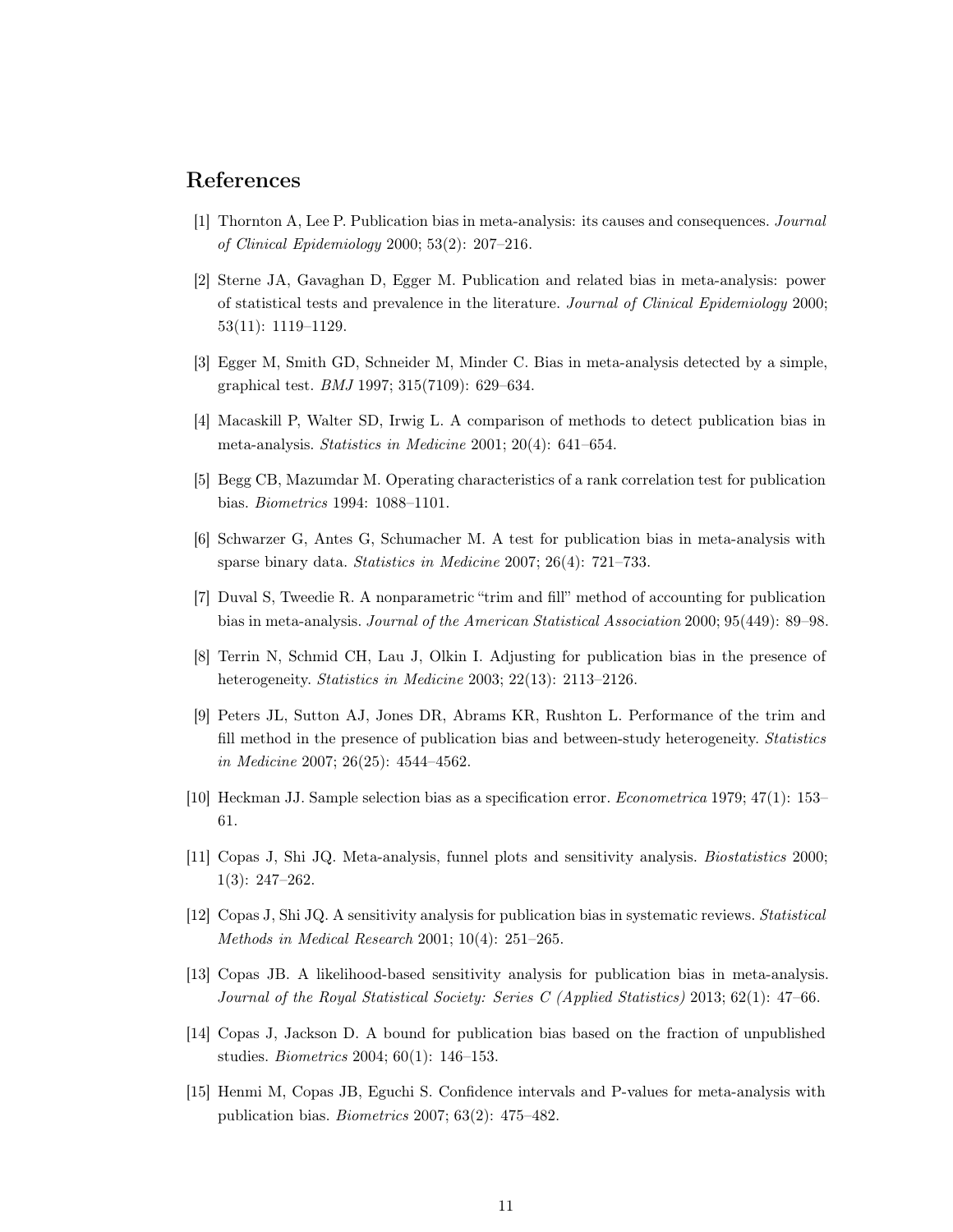- <span id="page-11-0"></span>[16] Carpenter JR, Schwarzer G, Rücker G, Künstler R. Empirical evaluation showed that the Copas selection model provided a useful summary in 80% of meta-analyses. Journal of Clinical Epidemiology 2009; 62(6): 624–631.
- <span id="page-11-1"></span>[17] Schwarzer G, Carpenter J, Rücker G. Empirical evaluation suggests Copas selection model preferable to trim-and-fill method for selection bias in meta-analysis. Journal of Clinical Epidemiology 2010; 63(3): 282–288.
- <span id="page-11-2"></span>[18] DeAngelis CD, Drazen JM, Frizelle FA, et al. Clinical trial registration: a statement from the International Committee of Medical Journal Editors. Archives of Dermatology 2005; 141(1): 76–77.
- <span id="page-11-3"></span>[19] Viergever RF, Li K. Trends in global clinical trial registration: an analysis of numbers of registered clinical trials in different parts of the world from 2004 to 2013. BMJ open 2015; 5(9): e008932.
- <span id="page-11-4"></span>[20] Ogino D, Takahashi K, Sato H. Characteristics of clinical trial websites: information distribution between ClinicalTrials. gov and 13 primary registries in the WHO registry network. Trials 2014; 15(1): 428.
- <span id="page-11-5"></span>[21] Baudard M, Yavchitz A, Ravaud P, Perrodeau E, Boutron I. Impact of searching clinical trial registries in systematic reviews of pharmaceutical treatments: methodological systematic review and reanalysis of meta-analyses. BMJ 2017; 356: j448.
- <span id="page-11-6"></span>[22] Jones CW, Keil LG, Weaver MA, Platts-Mills TF. Clinical trials registries are underutilized in the conduct of systematic reviews: a cross-sectional analysis. Systematic Reviews 2014; 3(1): 126.
- <span id="page-11-7"></span>[23] Matsuoka N, Horio H, Hamada C. Improvement of Statistical Power to Detect Publication Bias in Meta-analysis Using the Clinical Trial Registration System. Japanese Journal of Biometrics 2011; 32(1): 13–31.
- <span id="page-11-8"></span>[24] Mavridis D, Sutton A, Cipriani A, Salanti G. A fully Bayesian application of the Copas selection model for publication bias extended to network meta-analysis. Statistics in Medicine 2013; 32(1): 51–66.
- <span id="page-11-10"></span><span id="page-11-9"></span>[25] Karner C, Chong J, Poole P. Tiotropium versus placebo for chronic obstructive pulmonary disease. Cochrane Database of Systematic Reviews 2014(7).
- [26] Chen Y, Zhang Y, Tang Y, Huang X, Xie Y. High-maintenance-dose clopidogrel in patients undergoing percutaneous coronary intervention: a systematic review and meta-analysis. PloS ONE 2013; 8(10).
- <span id="page-11-12"></span><span id="page-11-11"></span>[27] Copas J. What works?: Selectivity models and meta-analysis. Journal of the Royal Statistical Society: Series A (Statistics in Society) 1999; 162(1): 95–109.
- [28] Hartung J, Knapp G. On tests of the overall treatment effect in meta-analysis with normally distributed responses. Statistics in Medicine 2001; 20(12): 1771–1782.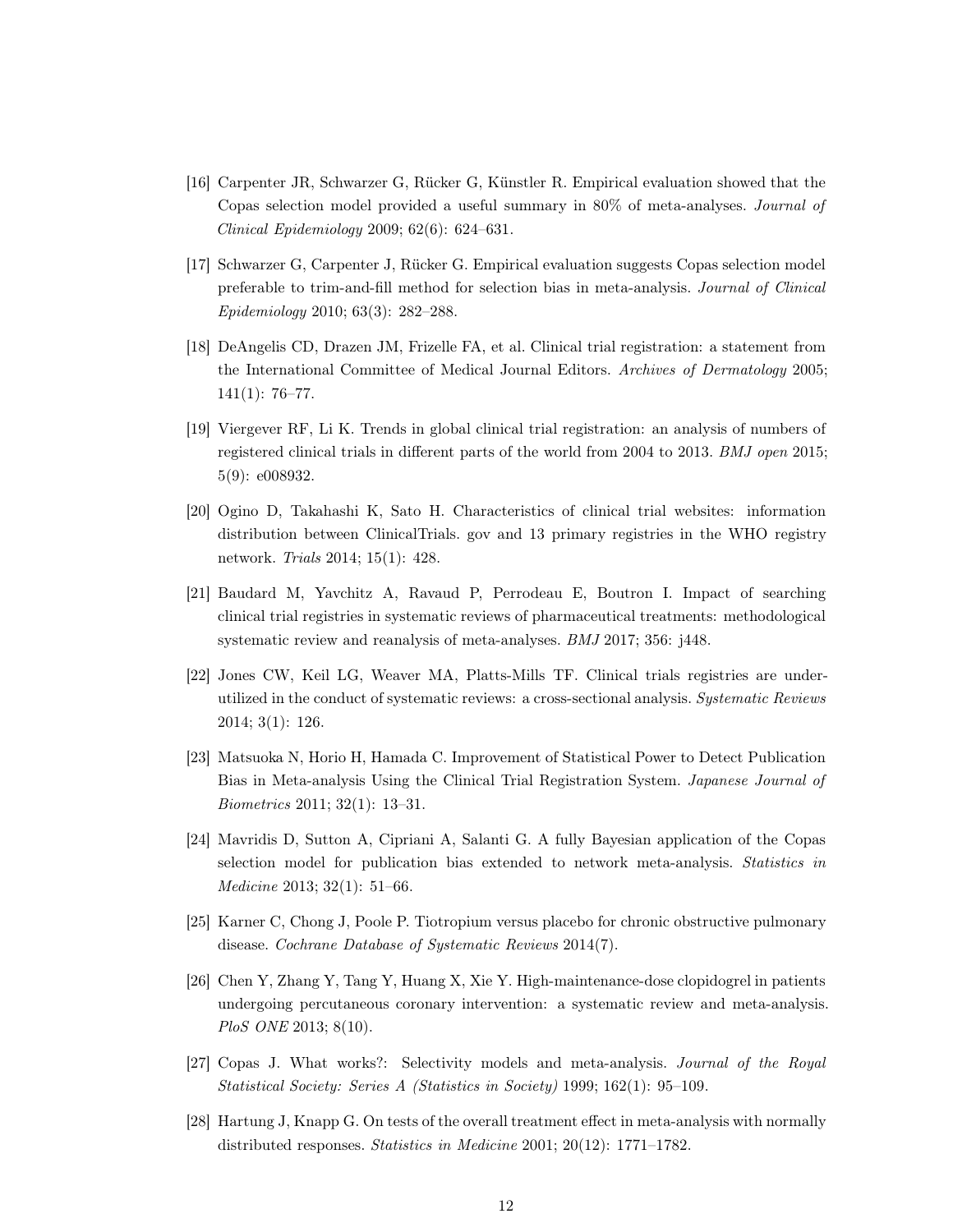- <span id="page-12-1"></span><span id="page-12-0"></span>[29] Hartung J, Knapp G. A refined method for the meta-analysis of controlled clinical trials with binary outcome. Statistics in Medicine 2001; 20(24): 3875–3889.
- <span id="page-12-2"></span>[30] Carpenter J, Rücker G, Schwarzer G. copas: An R package for fitting the Copas selection model. The R Journal 2009; 2: 31–6.
- [31] Kuss O. Statistical methods for meta-analyses including information from studies without any events—add nothing to nothing and succeed nevertheless. Statistics in Medicine 2015; 34(7): 1097–1116.
- <span id="page-12-4"></span><span id="page-12-3"></span>[32] Follmann DA, Proschan MA. Valid inference in random effects meta-analysis. Biometrics 1999; 55(3): 732–737.
- <span id="page-12-5"></span>[33] Knapp G, Hartung J. Improved tests for a random effects meta-regression with a single covariate. Statistics in Medicine 2003; 22(17): 2693–2710.
- <span id="page-12-6"></span>[34] Ning J, Chen Y, Piao J. Maximum likelihood estimation and EM algorithm of Copas-like selection model for publication bias correction. Biostatistics 2017; 18(3): 495–504.
- [35] Schwartz LM, Woloshin S, Zheng E, Tse T, Zarin DA. ClinicalTrials. gov and Drugs@ FDA: a comparison of results reporting for new drug approval trials. Annals of Internal Medicine 2016; 165(6): 421–430.
- <span id="page-12-7"></span>[36] Fleminger J, Goldacre B. Prevalence of clinical trial status discrepancies: a cross-sectional study of 10,492 trials registered on both ClinicalTrials. gov and the European Union Clinical Trials Register. PloS ONE 2018; 13(3).
- <span id="page-12-8"></span>[37] Glanville JM, Duffy S, McCool R, Varley D. Searching ClinicalTrials. gov and the International Clinical Trials Registry Platform to inform systematic reviews: what are the optimal search approaches?. Journal of the Medical Library Association: JMLA 2014; 102(3): 177.
- <span id="page-12-10"></span><span id="page-12-9"></span>[38] Tse T, Fain KM, Zarin DA. How to avoid common problems when using ClinicalTrials. gov in research: 10 issues to consider. BMJ 2018; 361: k1452.
- [39] Adam GP, Springs S, Trikalinos T, et al. Does information from ClinicalTrials. gov increase transparency and reduce bias? Results from a five-report case series. Systematic Reviews 2018; 7(1): 59.
- <span id="page-12-11"></span>[40] Loder E, Loder S, Cook S. Characteristics and publication fate of unregistered and retrospectively registered clinical trials submitted to The BMJ over 4 years. BMJ Open 2018; 8(2): e020037.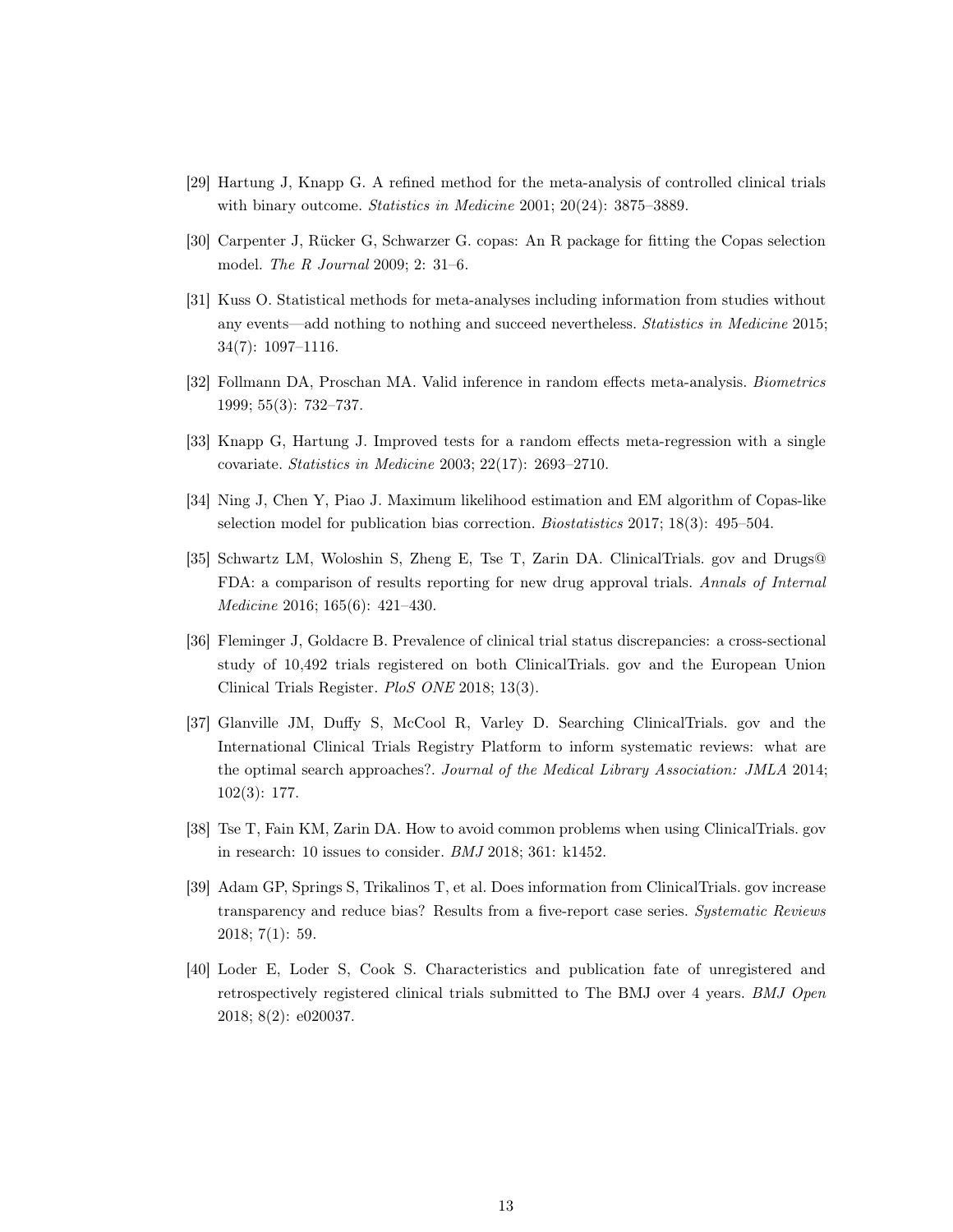

Figure 1: Funnel plots of randomly selected published (filled circles)/unpublished (open circles) studies in simulated datasets with  $N + M = 50$  under different settings of  $\tau$  and  $\rho$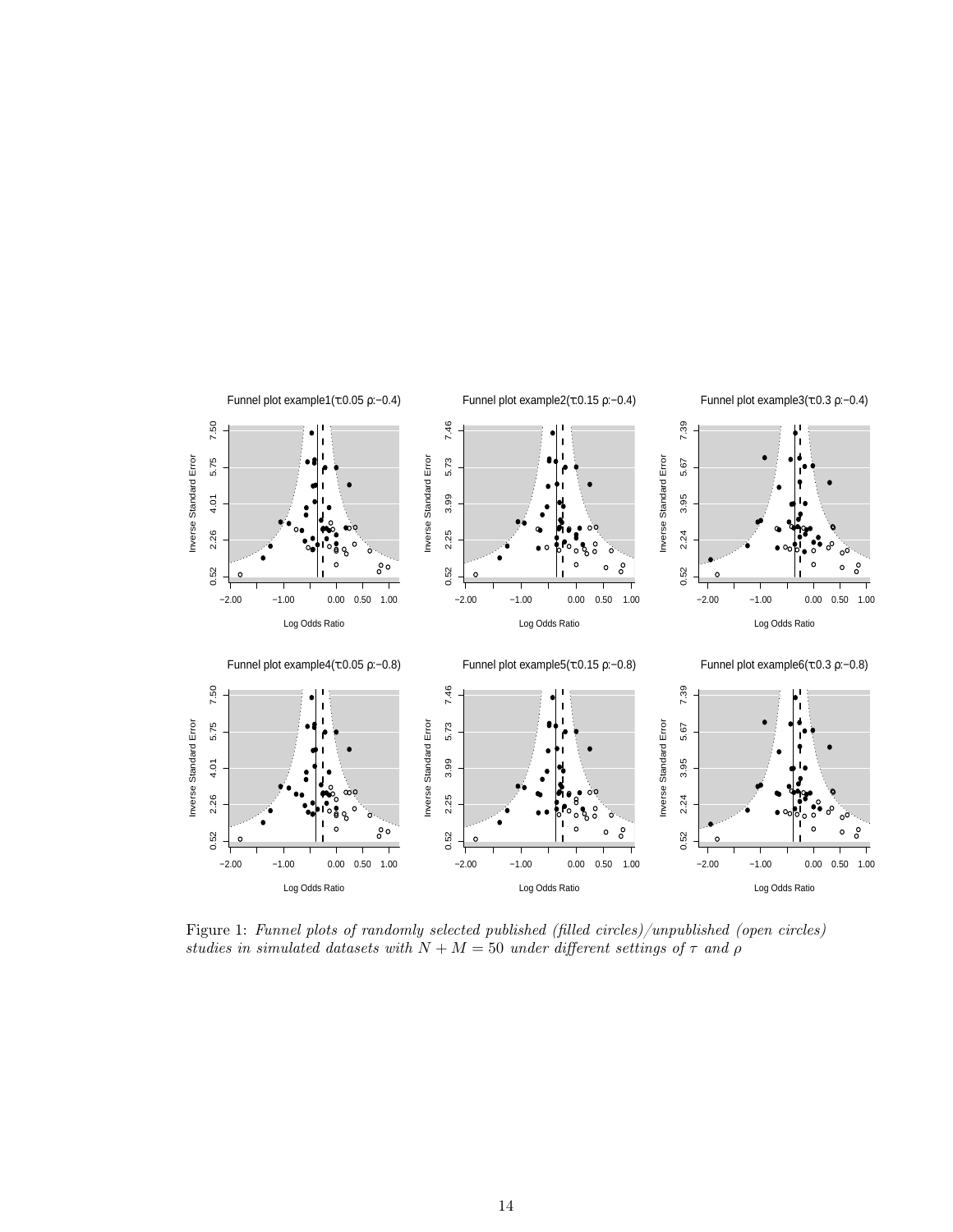![](_page_14_Figure_0.jpeg)

Figure 2: A funnel-plot for the tiotropium study being modified by adding information of the planned sample size of 8 unpublished studies with horizontal lines passing the y-axis at  $\sqrt{n_i}$ .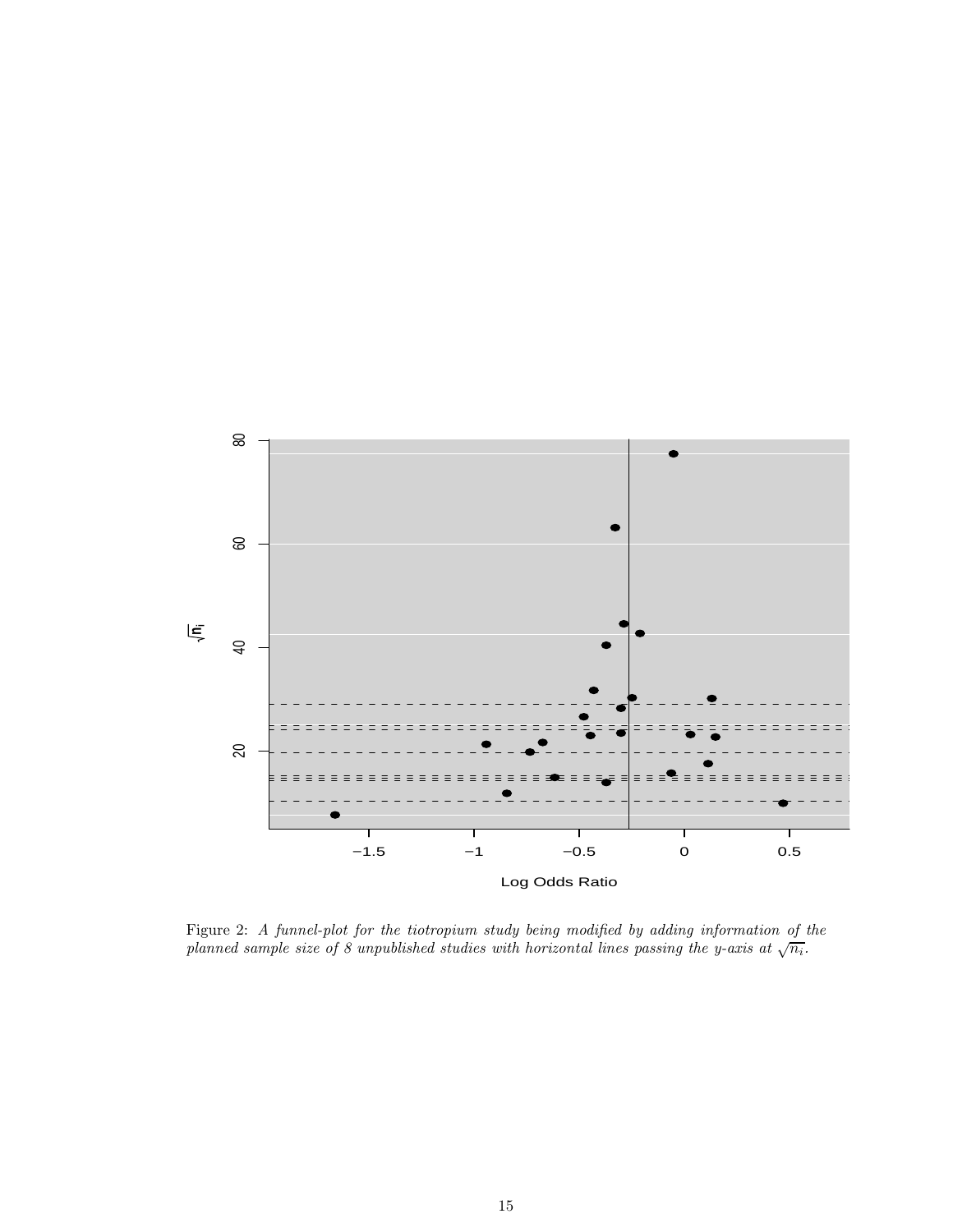![](_page_15_Figure_0.jpeg)

Figure 3: A funnel-plot for the clopidogrel study being modified by adding information of the planned sample size of 3 unpublished studies with horizontal lines passing the y-axis at  $\sqrt{n_i}$ .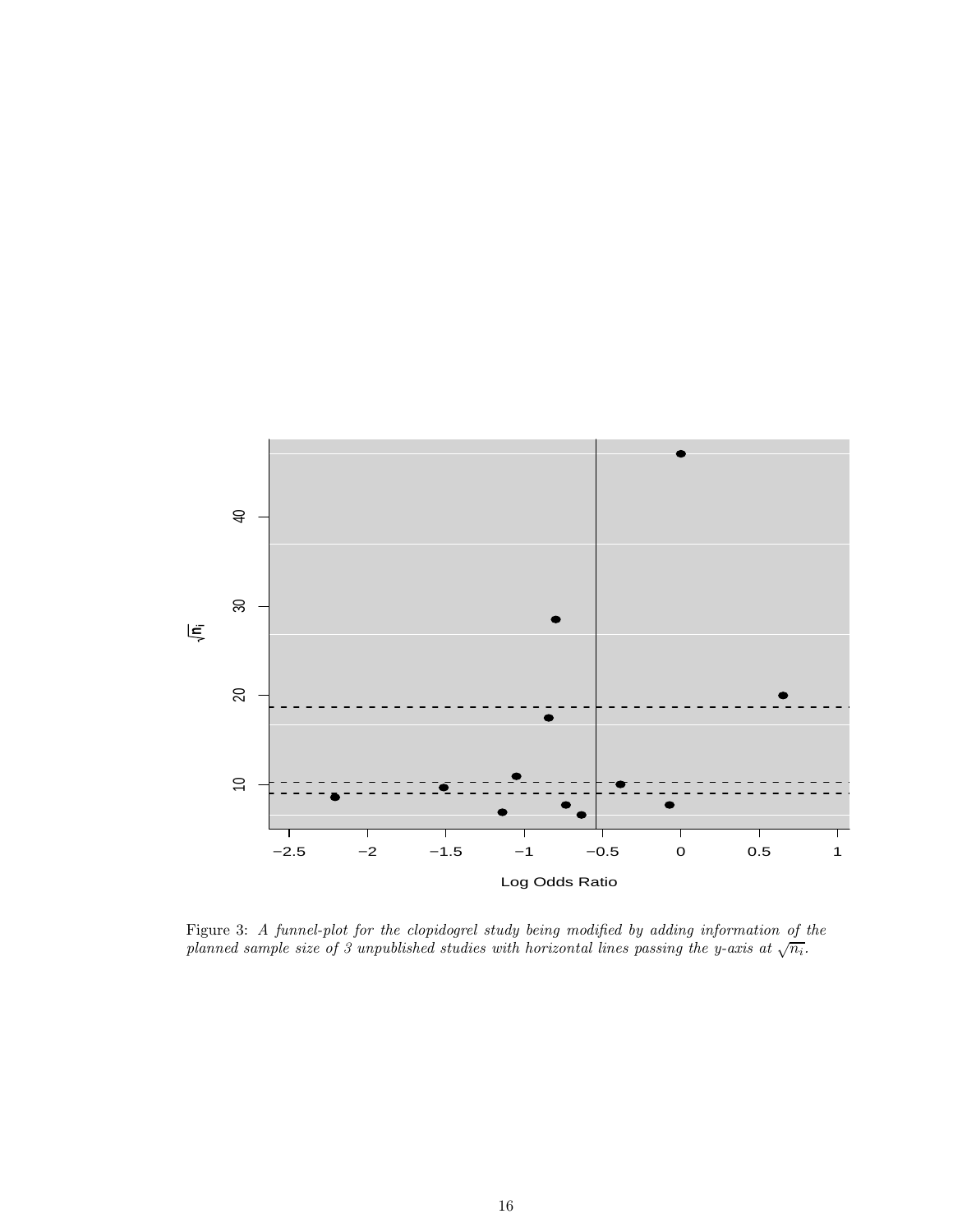|               |                    | $N + M = 15$    |       |             |            |                 | $N + M = 25$ |             |     | $N + M = 50$    |       |             |      | $N + M = 100$   |       |             |      |
|---------------|--------------------|-----------------|-------|-------------|------------|-----------------|--------------|-------------|-----|-----------------|-------|-------------|------|-----------------|-------|-------------|------|
| Scenario      | Method             | AVE(SD)         | CP    | <b>LOCI</b> | <b>NOC</b> | AVE(SD)         | CP           | <b>LOCI</b> | NOC | AVE(SD)         | CP    | <b>LOCI</b> | NOC  | AVE(SD)         | CP    | <b>LOCI</b> | NOC  |
| $\tau=0.05$   | REML               | $-0.285(0.094)$ | 0.955 | 0.377       | 997        | $-0.282(0.067)$ | 0.941        | 0.275       | 994 | $-0.280(0.046)$ | 0.902 | 0.187       | 991  | $-0.277(0.032)$ | 0.868 | 0.129       | 988  |
|               | REML.KnHa          | $-0.285(0.094)$ | 0.944 | 0.413       | 997        | $-0.282(0.067)$ | 0.931        | 0.286       | 994 | $-0.280(0.046)$ | 0.892 | 0.186       | 991  | $-0.277(0.032)$ | 0.861 | 0.128       | 988  |
|               | Copas              | $-0.273(0.099)$ | 0.949 | 0.363       | 991        | $-0.267(0.075)$ | 0.925        | 0.269       | 983 | $-0.264(0.058)$ | 0.891 | 0.186       | 986  | $-0.255(0.048)$ | 0.837 | 0.132       | 981  |
|               | MLE(N)             | $-0.257(0.112)$ | 0.904 | 0.368       | 968        | $-0.251(0.077)$ | 0.930        | 0.289       | 995 | $-0.249(0.054)$ | 0.935 | 0.202       | 998  | $-0.248(0.035)$ | 0.955 | 0.140       | 999  |
|               | MLE(T)             | $-0.257(0.112)$ | 0.950 | 0.446       | 968        | $-0.251(0.077)$ | 0.950        | 0.319       | 995 | $-0.249(0.054)$ | 0.945 | 0.211       | 998  | $-0.248(0.035)$ | 0.956 | 0.143       | 999  |
|               | $MLE(SE^{\sharp})$ | $-0.257(0.112)$ | 0.952 | 0.483       | 968        | $-0.251(0.077)$ | 0.957        | 0.330       | 995 | $-0.249(0.054)$ | 0.947 | 0.213       | 998  | $-0.248(0.035)$ | 0.957 | 0.144       | 999  |
|               |                    |                 |       |             |            |                 |              |             |     |                 |       |             |      |                 |       |             |      |
| $\tau = 0.15$ | REML               | $-0.286(0.112)$ | 0.920 | 0.420       | 999        | $-0.288(0.079)$ | 0.913        | 0.310       | 993 | $-0.286(0.056)$ | 0.893 | 0.216       | 994  | $-0.283(0.04)$  | 0.854 | 0.153       | 997  |
|               | REML.KnHa          | $-0.286(0.112)$ | 0.932 | 0.481       | 999        | $-0.288(0.079)$ | 0.928        | 0.333       | 993 | $-0.286(0.056)$ | 0.903 | 0.223       | 994  | $-0.283(0.04)$  | 0.852 | 0.155       | 997  |
|               | Copas              | $-0.268(0.128)$ | 0.873 | 0.392       | 984        | $-0.271(0.091)$ | 0.879        | 0.299       | 986 | $-0.265(0.072)$ | 0.862 | 0.215       | 993  | $-0.256(0.059)$ | 0.825 | 0.156       | 996  |
|               | MLE(N)             | $-0.258(0.130)$ | 0.849 | 0.403       | 963        | $-0.255(0.091)$ | 0.899        | 0.325       | 990 | $-0.252(0.067)$ | 0.921 | 0.237       | 995  | $-0.249(0.044)$ | 0.943 | 0.171       | 1000 |
|               | MLE(T)             | $-0.258(0.130)$ | 0.913 | 0.491       | 963        | $-0.255(0.091)$ | 0.928        | 0.358       | 990 | $-0.252(0.067)$ | 0.927 | 0.247       | 995  | $-0.249(0.044)$ | 0.950 | 0.174       | 1000 |
|               | $MLE(SE^{\sharp})$ | $-0.258(0.13)$  | 0.938 | 0.541       | 963        | $-0.255(0.091)$ | 0.942        | 0.374       | 990 | $-0.252(0.067)$ | 0.932 | 0.250       | 995  | $-0.249(0.044)$ | 0.950 | 0.175       | 1000 |
| $\tau = 0.30$ | <b>REML</b>        | $-0.294(0.149)$ | 0.905 | 0.544       | 999        | $-0.297(0.107)$ | 0.899        | 0.414       | 999 | $-0.299(0.075)$ | 0.888 | 0.296       | 1000 | $-0.295(0.054)$ | 0.867 | 0.210       | 1000 |
|               | REML.KnHa          | $-0.294(0.149)$ | 0.923 | 0.651       | 999        | $-0.297(0.107)$ | 0.924        | 0.457       | 999 | $-0.299(0.075)$ | 0.906 | 0.311       | 1000 | $-0.295(0.054)$ | 0.881 | 0.216       | 1000 |
|               | Copas              | $-0.273(0.173)$ | 0.852 | 0.508       | 967        | $-0.282(0.121)$ | 0.866        | 0.412       | 982 | $-0.274(0.093)$ | 0.861 | 0.294       | 993  | $-0.262(0.075)$ | 0.843 | 0.223       | 996  |
|               | MLE(N)             | $-0.262(0.168)$ | 0.827 | 0.529       | 947        | $-0.261(0.126)$ | 0.876        | 0.442       | 984 | $-0.253(0.092)$ | 0.915 | 0.334       | 994  | $-0.249(0.062)$ | 0.948 | 0.244       | 999  |
|               | MLE(T)             | $-0.262(0.168)$ | 0.884 | 0.643       | 947        | $-0.261(0.126)$ | 0.900        | 0.488       | 984 | $-0.253(0.092)$ | 0.921 | 0.349       | 994  | $-0.249(0.062)$ | 0.958 | 0.249       | 999  |
|               | $MLE(SE^{\sharp})$ | $-0.262(0.168)$ | 0.918 | 0.717       | 947        | $-0.261(0.126)$ | 0.926        | 0.513       | 984 | $-0.253(0.092)$ | 0.937 | 0.356       | 994  | $-0.249(0.062)$ | 0.958 | 0.250       | 999  |
|               | True               | $-0.250$        |       |             |            | $-0.250$        |              |             |     | $-0.250$        |       |             |      | $-0.250$        |       |             |      |

Table 1: Simulation results for estimation of  $\theta$  with  $(\alpha_0, \alpha_1, \rho) = (-2.18, 0.2, -0.4)$  and  $\tau = 0.05, 0.15 \text{ or } 0.30$ (40% unpublished studies on average)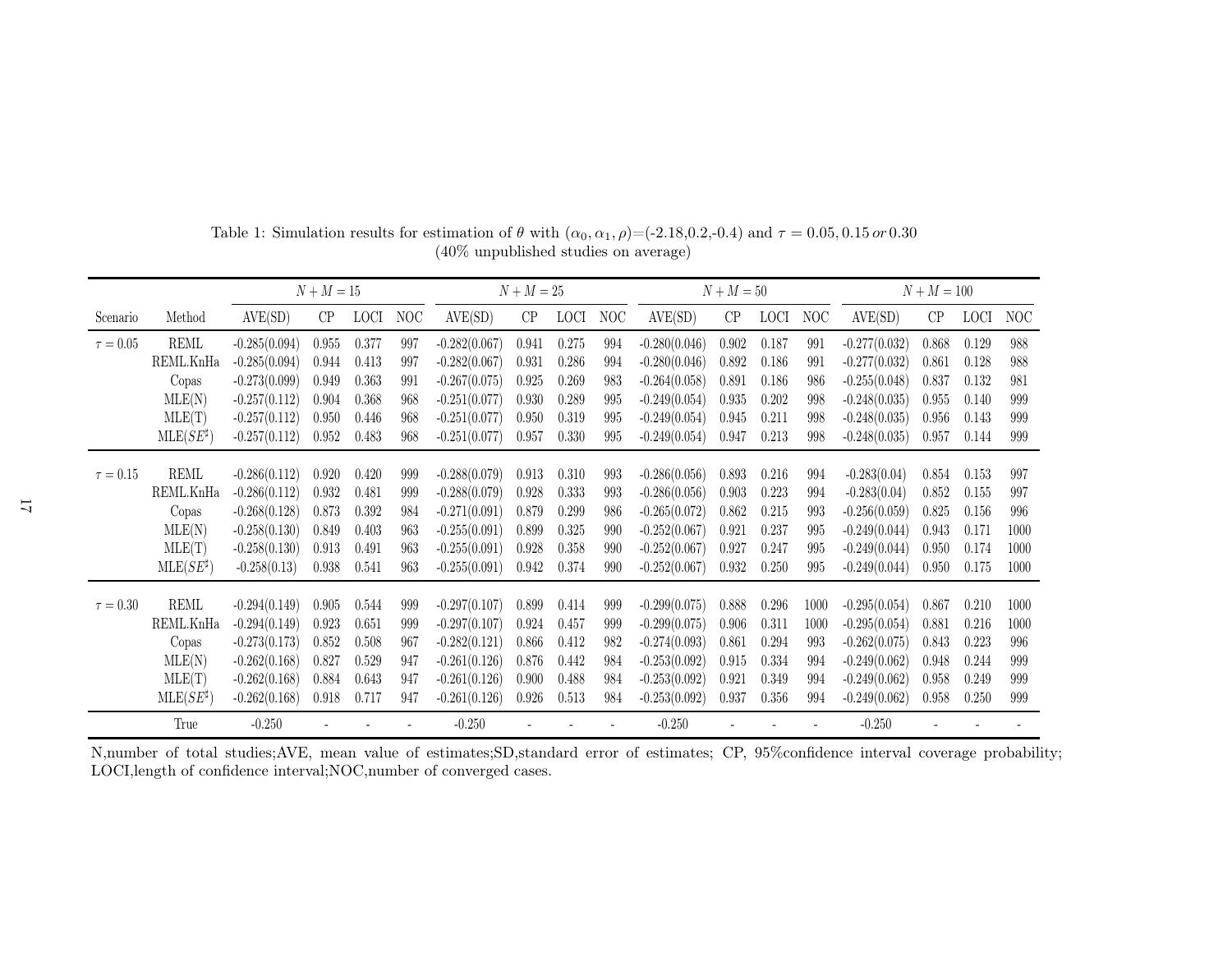|               |                    | $N + M = 15$    |       | $N + M = 25$ |     |                 |       | $N + M = 50$ |     |                 |       | $N + M = 100$ |      |                 |       |             |      |
|---------------|--------------------|-----------------|-------|--------------|-----|-----------------|-------|--------------|-----|-----------------|-------|---------------|------|-----------------|-------|-------------|------|
| Scenario      | Method             | AVE(SD)         | CP    | <b>LOCI</b>  | NOC | AVE(SD)         | CP    | <b>LOCI</b>  | NOC | AVE(SD)         | CP    | <b>LOCI</b>   | NOC  | AVE(SD)         | CP    | <b>LOCI</b> | NOC  |
| $\tau = 0.05$ | <b>REML</b>        | $-0.320(0.097)$ | 0.913 | 0.376        | 998 | $-0.313(0.068)$ | 0.881 | 0.272        | 992 | $-0.307(0.046)$ | 0.789 | 0.186         | 992  | $-0.304(0.033)$ | 0.644 | 0.128       | 983  |
|               | REML.KnHa          | $-0.320(0.097)$ | 0.917 | 0.404        | 998 | $-0.313(0.068)$ | 0.874 | 0.275        | 992 | $-0.307(0.046)$ | 0.769 | 0.182         | 992  | $-0.304(0.033)$ | 0.615 | 0.125       | 983  |
|               | Copas              | $-0.291(0.105)$ | 0.906 | 0.365        | 982 | $-0.276(0.090)$ | 0.862 | 0.267        | 969 | $-0.249(0.081)$ | 0.773 | 0.190         | 933  | $-0.220(0.066)$ | 0.664 | 0.138       | 929  |
|               | MLE(N)             | $-0.264(0.100)$ | 0.918 | 0.352        | 971 | $-0.254(0.071)$ | 0.942 | 0.264        | 995 | $-0.250(0.050)$ | 0.946 | 0.186         | 1000 | $-0.249(0.033)$ | 0.956 | 0.130       | 1000 |
|               | MLE(T)             | $-0.264(0.100)$ | 0.968 | 0.426        | 971 | $-0.254(0.071)$ | 0.957 | 0.291        | 995 | $-0.250(0.050)$ | 0.954 | 0.194         | 1000 | $-0.249(0.033)$ | 0.958 | 0.132       | 1000 |
|               | $MLE(SE^{\sharp})$ | $-0.264(0.100)$ | 0.973 | 0.466        | 971 | $-0.254(0.071)$ | 0.962 | 0.307        | 995 | $-0.250(0.050)$ | 0.965 | 0.200         | 1000 | $-0.249(0.033)$ | 0.959 | 0.134       | 1000 |
|               |                    |                 |       |              |     |                 |       |              |     |                 |       |               |      |                 |       |             |      |
| $\tau = 0.15$ | REML               | $-0.323(0.107)$ | 0.870 | 0.400        | 995 | $-0.322(0.080)$ | 0.841 | 0.303        | 993 | $-0.319(0.056)$ | 0.745 | 0.213         | 993  | $-0.316(0.041)$ | 0.603 | 0.151       | 997  |
|               | REML.KnHa          | $-0.323(0.107)$ | 0.886 | 0.450        | 995 | $-0.322(0.080)$ | 0.860 | 0.321        | 993 | $-0.319(0.056)$ | 0.759 | 0.218         | 993  | $-0.316(0.041)$ | 0.611 | 0.152       | 997  |
|               | Copas              | $-0.286(0.130)$ | 0.840 | 0.380        | 979 | $-0.278(0.110)$ | 0.794 | 0.295        | 964 | $-0.249(0.096)$ | 0.725 | 0.215         | 957  | $-0.215(0.078)$ | 0.660 | 0.163       | 926  |
|               | MLE(N)             | $-0.266(0.116)$ | 0.888 | 0.369        | 973 | $-0.259(0.084)$ | 0.909 | 0.293        | 991 | $-0.254(0.061)$ | 0.924 | 0.216         | 996  | $-0.249(0.041)$ | 0.937 | 0.157       | 998  |
|               | MLE(T)             | $-0.266(0.116)$ | 0.934 | 0.443        | 973 | $-0.259(0.084)$ | 0.939 | 0.323        | 991 | $-0.254(0.061)$ | 0.934 | 0.226         | 996  | $-0.249(0.041)$ | 0.939 | 0.160       | 998  |
|               | $MLE(SE^{\sharp})$ | $-0.266(0.116)$ | 0.954 | 0.493        | 973 | $-0.259(0.084)$ | 0.950 | 0.348        | 991 | $-0.254(0.061)$ | 0.942 | 0.235         | 996  | $-0.249(0.041)$ | 0.944 | 0.162       | 998  |
| $\tau = 0.30$ | <b>REML</b>        | $-0.346(0.141)$ | 0.832 | 0.517        | 999 | $-0.343(0.109)$ | 0.832 | 0.406        | 998 | $-0.342(0.076)$ | 0.748 | 0.292         | 1000 | $-0.339(0.054)$ | 0.604 | 0.208       | 1000 |
|               | REML.KnHa          | $-0.346(0.141)$ | 0.878 | 0.608        | 999 | $-0.343(0.109)$ | 0.874 | 0.447        | 998 | $-0.342(0.076)$ | 0.775 | 0.306         | 1000 | $-0.339(0.054)$ | 0.613 | 0.213       | 1000 |
|               | Copas              | $-0.308(0.170)$ | 0.791 | 0.483        | 955 | $-0.297(0.138)$ | 0.809 | 0.395        | 960 | $-0.268(0.116)$ | 0.765 | 0.299         | 965  | $-0.224(0.099)$ | 0.729 | 0.236       | 951  |
|               | MLE(N)             | $-0.285(0.164)$ | 0.822 | 0.484        | 942 | $-0.270(0.120)$ | 0.875 | 0.406        | 982 | $-0.259(0.085)$ | 0.917 | 0.314         | 985  | $-0.251(0.058)$ | 0.943 | 0.225       | 986  |
|               | MLE(T)             | $-0.285(0.164)$ | 0.877 | 0.581        | 942 | $-0.270(0.120)$ | 0.900 | 0.447        | 982 | $-0.259(0.085)$ | 0.929 | 0.328         | 985  | $-0.251(0.058)$ | 0.946 | 0.229       | 986  |
|               | $MLE(SE^{\sharp})$ | $-0.285(0.164)$ | 0.912 | 0.659        | 942 | $-0.270(0.120)$ | 0.930 | 0.484        | 982 | $-0.259(0.085)$ | 0.946 | 0.340         | 985  | $-0.251(0.058)$ | 0.951 | 0.233       | 986  |
|               | True               | $-0.250$        |       |              |     | $-0.250$        |       |              |     | $-0.250$        |       |               |      | $-0.250$        |       |             |      |

Table 2: Simulation results for estimation of  $\theta$  with  $(\alpha_0, \alpha_1, \rho) = (-2.18, 0.2, -0.8)$  and  $\tau = 0.05, 0.15 \text{ or } 0.30$ (40% unpublished studies on average)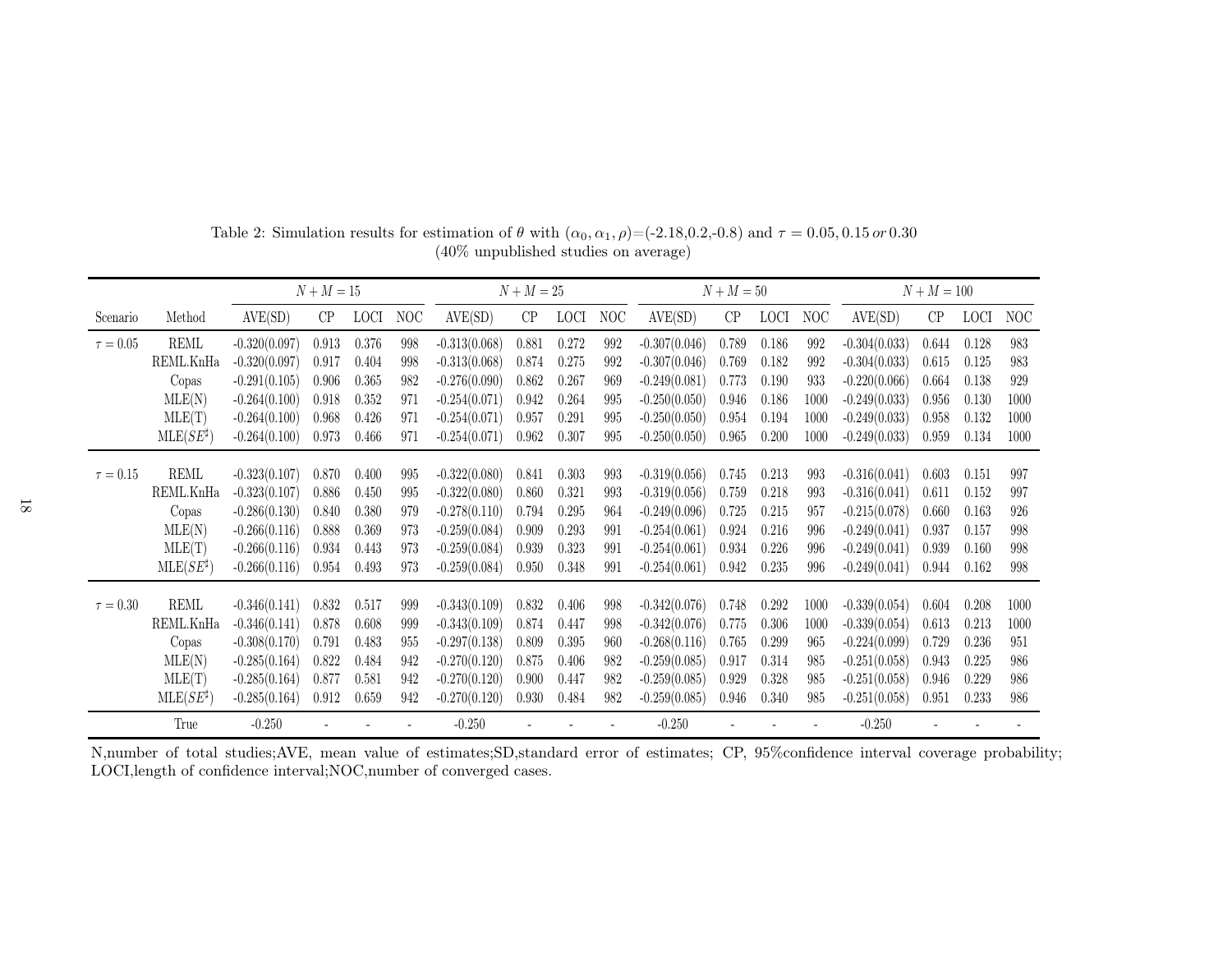| Description          | Method      | #                        | OR.   | 95% CI         | P-value   |
|----------------------|-------------|--------------------------|-------|----------------|-----------|
| No adjustment        | <b>REML</b> | $\overline{\phantom{0}}$ | 0.768 | [0.697, 0.847] | < .000    |
|                      | REML-KnHa   |                          | 0.768 | [0.691, 0.854] | < .000    |
| Sensitivity analysis | Copas       | 1                        | 0.779 | [0.707, 0.858] | $-.000$   |
|                      |             | 5                        | 0.795 | [0.712, 0.886] | < .000    |
|                      |             | 8                        | 0.803 | [0.717, 0.898] | ${<}.000$ |
|                      |             | 11                       | 0.808 | [0.720, 0.907] | ${<}.000$ |
|                      |             | 13                       | 0.811 | [0.721, 0.912] | 0.001     |
| Proposed             | MLE(N)      |                          | 0.787 | [0.710, 0.873] | < .000    |
|                      | MLE(T)      |                          | 0.787 | [0.706, 0.878] | < 0.000   |

Table 3: Summary of the statistical analysis for publication bias evaluation of tiotropium study:  $#$  implies expected number of unpublished studies in the sensitivity analysis with the Copas selection model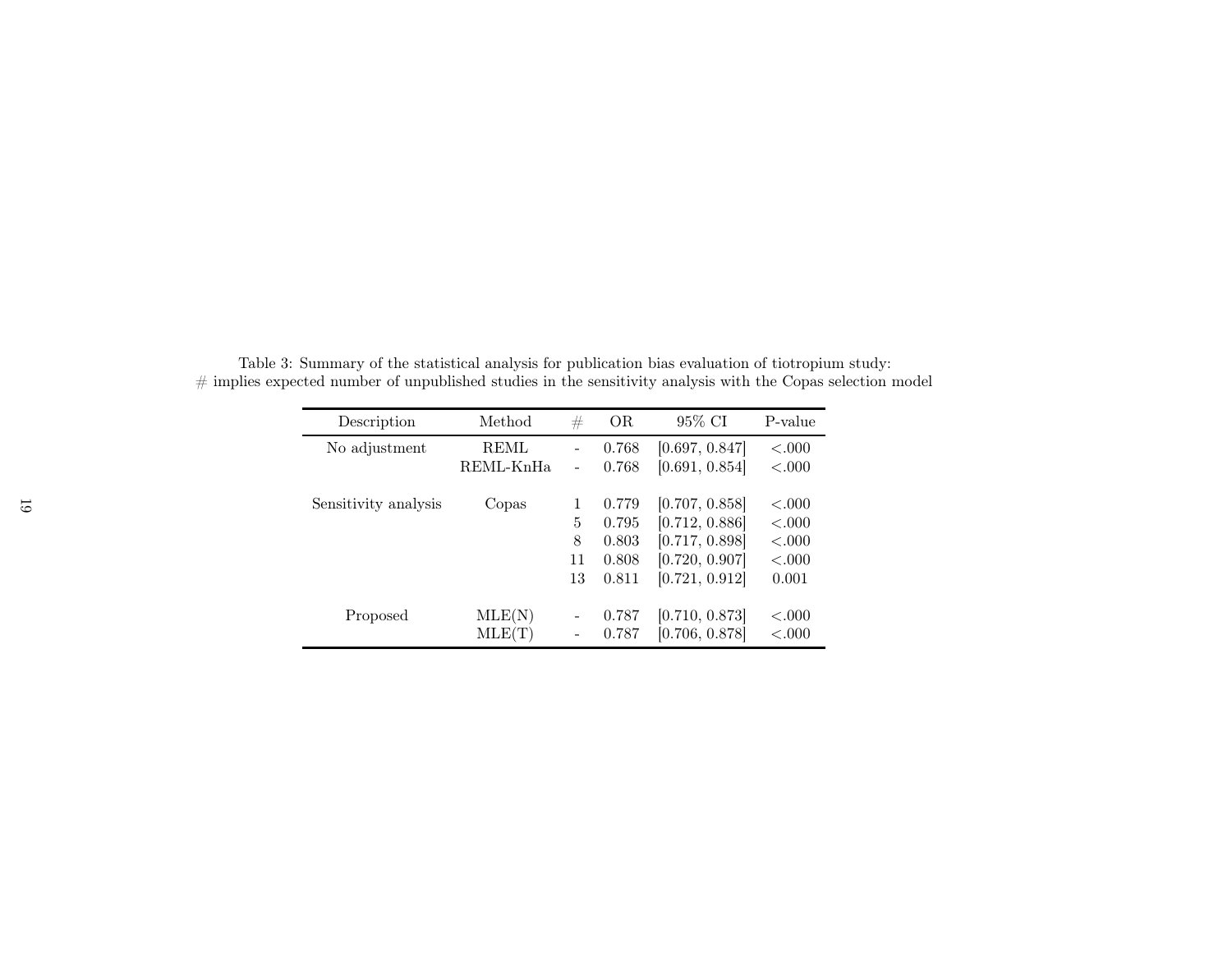| Description          | Method             | #                            | <b>OR</b> | 95% CI         | P-value |
|----------------------|--------------------|------------------------------|-----------|----------------|---------|
| No adjustment        | <b>REML</b>        | $\qquad \qquad -$            | 0.579     | [0.375, 0.892] | 0.013   |
|                      | REML-KnHa          | $\overline{\phantom{a}}$     | 0.579     | [0.385, 0.871] | 0.013   |
|                      |                    |                              |           |                |         |
| Sensitivity analysis | Copas              | $\overline{2}$               | 0.690     | [0.501, 0.952] | 0.024   |
|                      |                    | 3                            | 0.708     | [0.514, 0.975] | 0.034   |
|                      |                    | 4                            | 0.740     | [0.537, 1.020] | 0.066   |
|                      |                    | 6                            | 0.805     | [0.503, 1.288] | 0.365   |
|                      |                    | 8                            | 0.782     | [0.437, 1.397] | 0.406   |
|                      |                    |                              |           |                |         |
| Proposed             | MLE(N)             | $\qquad \qquad \blacksquare$ | 0.692     | [0.496, 0.967] | 0.031   |
|                      | MLE(T)             | $\qquad \qquad -$            | 0.692     | [0.476, 1.007] | 0.054   |
|                      | $MLE(SE^{\sharp})$ |                              | 0.692     | [0.460, 1.041] | 0.073   |

Table 4: Summary of the statistical analysis for publication bias evaluation of clopidogrel study:  $#$  implies expected number of unpublished studies in the sensitivity analysis with the Copas selection model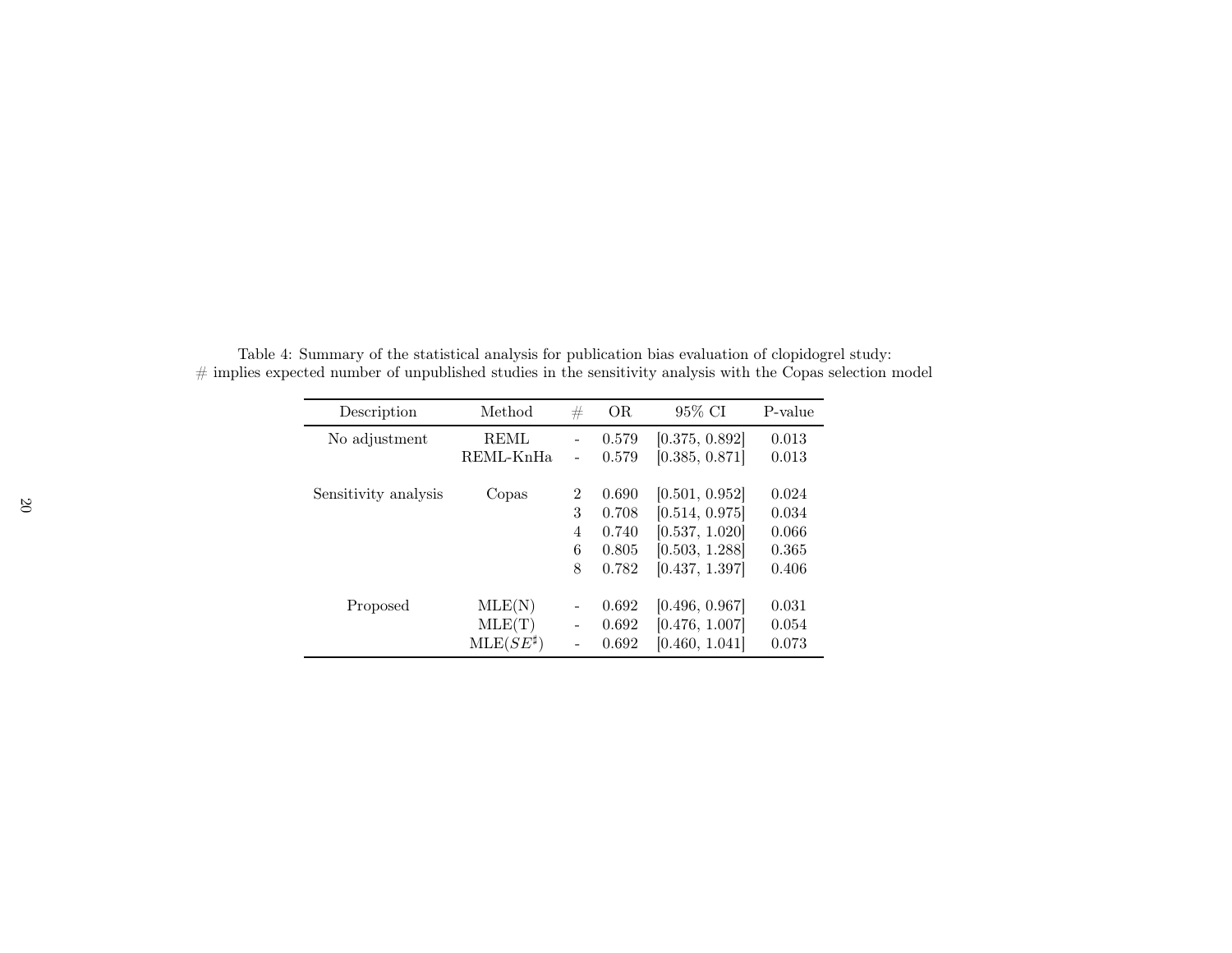# Web-appendix to "Using clinical trial registries to inform Copas selection model for publication bias in meta-analysis"

#### Abstract

In Web-appendix A, we provide the datasets of the tiotropium study and the clopidogrel study with information of published/unpublished studies. In Web-appendix B we present the results of simulation studies with  $(\alpha_0, \alpha_1) = (-1.24, 0.16)$  and  $(-0.58, 0.13)$ , respectively.

# Web-appendix A: Tables for the datasets of the tiotropium study and the clopidogrel study

In this appendix, we presented the datasets of the tiotropium study and the clopidogrel study.

In Table S1, the dataset of the tiotropium study was presented. Studies from No.1 to No.22 came from the original meta-analysis by Karner et al.[\[1\]](#page-23-0) which we introduced in Subsection 2.1. By searching with multiple clinical trial registries, we further identified 10 studies with the same search terms: Tiotropium or Spiriva or HandiHaler or Respimat as the original meta-analysis. The identified 10 studies referred to the studies as from No.23 to No.32. Recall that  $D_i$  is an indicator of publication status;  $D_i = 1$  if published and  $D_i = 0$  otherwise. Among these ten studies, study No.23 and No.24 reported estimated treatment effects in clinical trial registries. Therefore, they had the same indicator  $D_i = 1$  as the original study No.1 to No.22. The rest of them (from No.25 to No.32) were deemed as unpublished studies with the indicator  $D_i = 0$ . The column of "Status" denotes the status of publication and registration. Studies marked with "published & regsitered" means we can identify these studies from both online literature database and clinical trial registries, while those marked with "published" or "'registered' means they can only be identified from the online literature database or clinical trial registries.

In Table S2, the dataset of the clopidogrel study was presented. Similarly to the dataset of the tiotropium study, studies with  $D_i = 1$  (from No.1 to No.12) came from the original meta-analysis by Chen et al. [\[2\]](#page-23-1). The studies with  $D<sub>i</sub> = 0$  were identified from the clinical trial registries.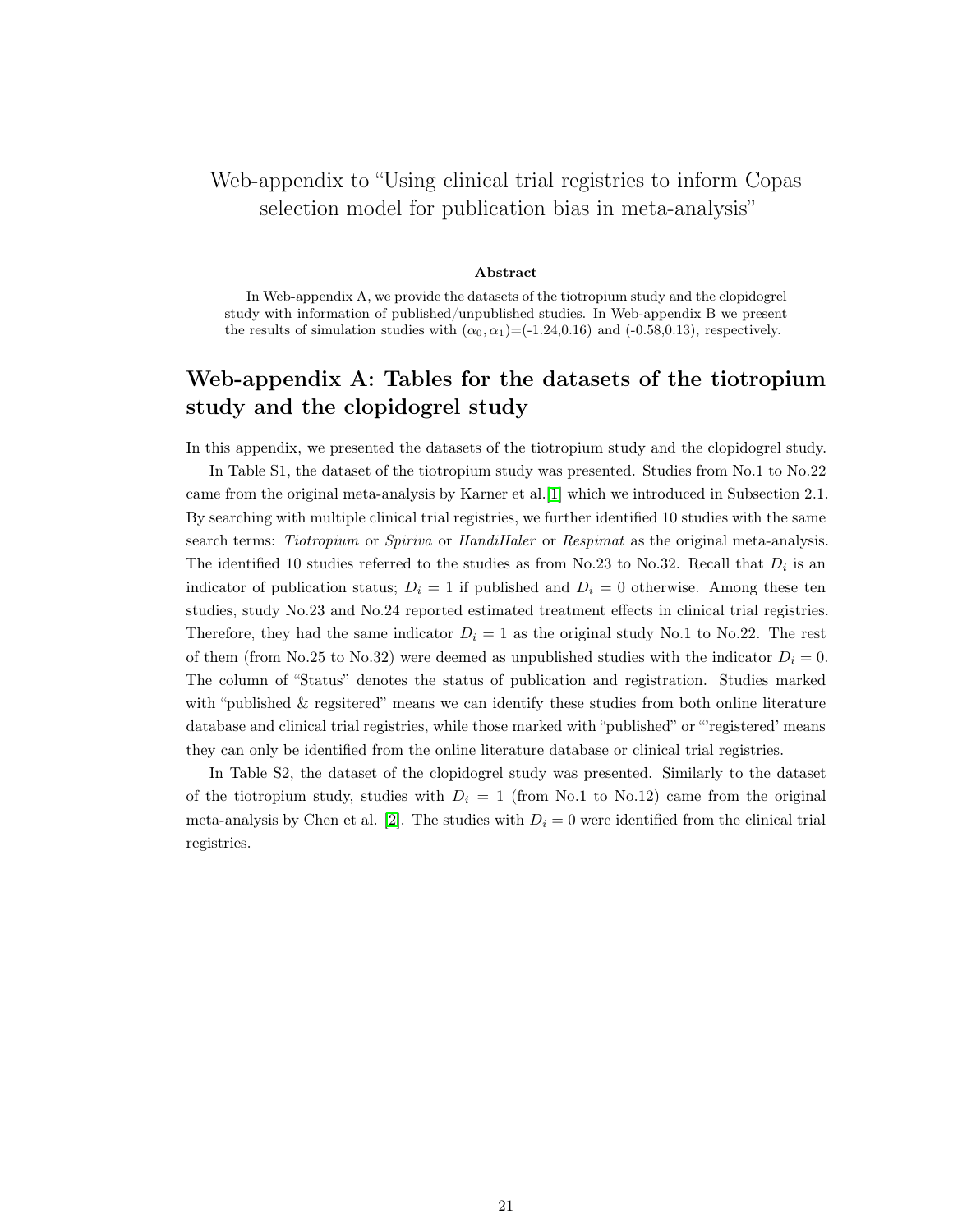|                |                   | Tiotropium       |       | Placebo        |       |       |           |                  |                  |                        |
|----------------|-------------------|------------------|-------|----------------|-------|-------|-----------|------------------|------------------|------------------------|
| No.            | Study             | Events           | Total | Events         | Total | $n_i$ | $logOR_i$ | $\mathfrak{s}_i$ | $D_i$            | Status                 |
| 1              | Bateman 2010a     | 685              | 1989  | 842            | 2002  | 3991  | $-0.33$   | 0.07             | 1                | published & registered |
| $\overline{2}$ | Bateman 2010b     | 495              | 1337  | 288            | 653   | 1990  | $-0.29$   | 0.10             | $\mathbf{1}$     | published & registered |
| 3              | <b>Beeh 2006</b>  | 180              | 1236  | 80             | 403   | 1639  | $-0.37$   | $0.15\,$         | $\mathbf{1}$     | published & registered |
| 4              | Brusasco 2003     | 129              | 402   | 156            | 400   | 802   | $-0.30$   | $0.15\,$         | 1                | published              |
| $\bf 5$        | Casaburi 2002     | 198              | 550   | 156            | 371   | 921   | $-0.25$   | 0.14             | $\mathbf{1}$     | published              |
| 6              | Chan $2007$       | 268              | 608   | 125            | 305   | 913   | 0.13      | 0.14             | $\mathbf{1}$     | published & registered |
| 7              | Cooper 2010       | 112              | 260   | 102            | 259   | 519   | 0.15      | 0.18             | $\mathbf{1}$     | published & registered |
| 8              | Covelli 2005      | 9                | 100   | 12             | 96    | 196   | $-0.37$   | 0.47             | 1                | published & registered |
| 9              | Dusser 2006       | 213              | 500   | 272            | 510   | 1010  | $-0.43$   | 0.13             | 1                | published & registered |
| 10             | Freeman 2007      | 19               | 200   | $35\,$         | 195   | 395   | $-0.73$   | 0.30             | $\mathbf{1}$     | published & registered |
| 11             | Johansson 2008    | $\overline{2}$   | 107   | $\overline{4}$ | 117   | 224   | $-0.62$   | 0.88             | $\mathbf{1}$     | published & registered |
| 12             | Magnussen 2008    | 13               | 228   | 26             | 244   | 472   | $-0.67$   | 0.35             | $\mathbf{1}$     | published & registered |
| 13             | Moita $2008$      | 6.00             | 147   | $\,6$          | 164   | 311   | 0.11      | 0.59             | $\mathbf{1}$     | published & registered |
| 14             | NCT00144326       | 11               | 123   | 12             | 127   | 250   | $-0.06$   | 0.44             | $\mathbf{1}$     | registered             |
| 15             | Niewoehner 2005   | 255              | 914   | 296            | 915   | 1829  | $-0.21$   | 0.10             | $\mathbf{1}$     | published & registered |
| 16             | Powrie 2007       | 30               | 69    | 47             | 73    | 142   | $-0.84$   | 0.34             | 1                | published & registered |
| 17             | Sun 2007          | $\boldsymbol{0}$ | 30    | $\overline{2}$ | 30    | 60    | $-1.66$   | 1.57             | 1                | published              |
| 18             | Tashkin 2008      | 2001             | 2987  | 2049           | 3006  | 5993  | $-0.05$   | 0.06             | $\mathbf{1}$     | published & registered |
| 19             | Tonnel 2008       | 101              | 266   | 130            | 288   | 554   | $-0.30$   | 0.17             | $\mathbf{1}$     | published & registered |
| 20             | Trooster 2011     | 11               | 238   | 24             | 219   | 457   | $-0.94$   | 0.38             | $\,1$            | published & registered |
| 21             | Verkinde 2006     | 10               | 46    | 8              | 54    | 100   | 0.47      | 0.52             | $\,1$            | published              |
| 22             | Voshaar 2008      | 43               | 360   | 21             | 181   | 541   | 0.03      | 0.28             | 1                | published & registered |
| 23             | NCT01202188       | 85               | 480   | 60             | 232   | 712   | $-0.48$   | 0.19             | $\mathbf{1}$     | registered             |
| 24             | NCT00929110       | 80               | 266   | 107            | 266   | 532   | $-0.45$   | 0.18             | 1                | registered             |
| 25             | NCT00668772       |                  |       |                |       | 207   |           |                  | 0                | registered             |
| 26             | NCT00662740       |                  |       |                |       | 220   |           |                  | $\overline{0}$   | registered             |
| 27             | NCT00157235       |                  |       |                |       | 234   |           |                  | $\boldsymbol{0}$ | registered             |
| 28             | NCT00274521       |                  |       |                |       | 108   |           |                  | $\boldsymbol{0}$ | registered             |
| 29             | NCT02172287       |                  |       |                |       | 623   |           |                  | $\boldsymbol{0}$ | registered             |
| 30             | NCT02173691       |                  |       |                |       | 584   |           |                  | 0                | registered             |
| 31             | 2007-001946-42-ES |                  |       |                |       | 844   |           |                  | 0                | registered             |
| 32             | 2005-000650-79    |                  |       |                |       | 389   |           |                  | $\overline{0}$   | registered             |

Table S1: Tiotropium dataset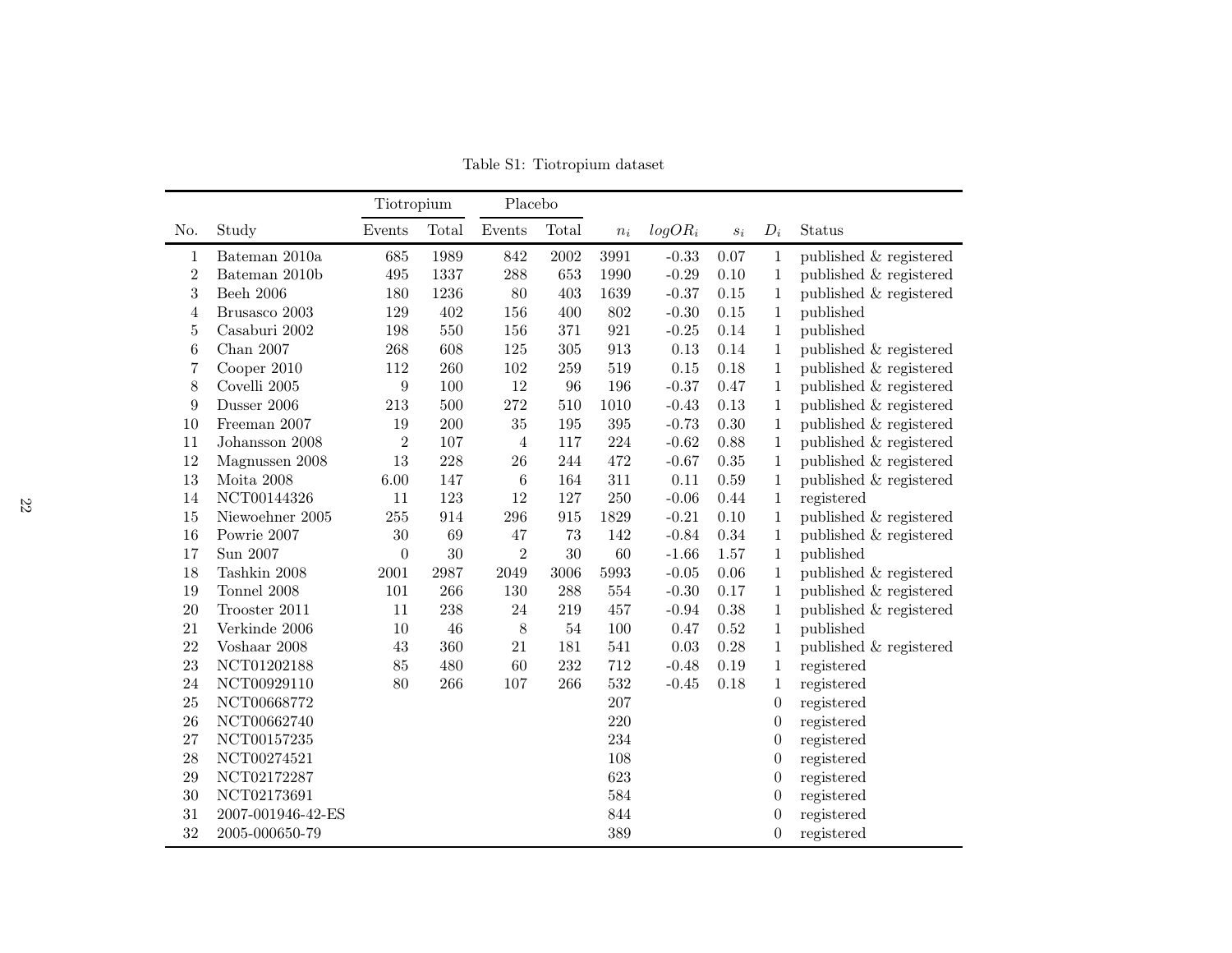|                |                      | <b>High Dose</b> |       | Standard Dose  |       |       |           |       |                |                        |
|----------------|----------------------|------------------|-------|----------------|-------|-------|-----------|-------|----------------|------------------------|
| No.            | Study                | Events           | Total | Events         | Total | $n_i$ | $logOR_i$ | $S_i$ | $D_i$          | Status                 |
|                | Aradi 2012           |                  | 36    | 8              | 38    | 74    | $-2.23$   | 1.09  | 1              | published & registered |
| $\overline{2}$ | DOUBLE 2010          | $\theta$         | 24    |                | 24    | 48    | $-1.14$   | 1.66  | 1              | published              |
| 3              | EFFICIENT 2011       | $\overline{2}$   | 47    | 8              | 47    | 94    | $-1.53$   | 0.82  | 1              | published & registered |
| 4              | <b>GRAVITAS 2011</b> | 25               | 1109  | 25             | 1105  | 2214  | $-0.00$   | 0.29  | 1              | published & registered |
| 5              | Gremmel 2011         |                  | 21    | $\overline{2}$ | 23    | 44    | $-0.64$   | 1.26  | 1              | published              |
| 6              | Han 2009             | 4                | 403   | 9              | 410   | 813   | $-0.81$   | 0.61  | 1              | published              |
|                | Ren LH 2012          | 6                | 46    | 10             | 55    | 101   | $-0.39$   | 0.56  | 1              | published              |
| 8              | Roghani 2011         | 4                | 205   | $\overline{2}$ | 195   | 400   | 0.65      | 0.87  |                | published              |
| 9              | Tousek 2011          |                  | 30    | $\overline{2}$ | 30    | 60    | $-0.73$   | 1.25  | 1              | published              |
| 10             | VASP-02 2008         | $\theta$         | 58    |                | 62    | 120   | $-1.05$   | 1.64  | 1              | published & registered |
| 11             | von Beckerath 2007   |                  | 31    |                | 29    | 60    | $-0.07$   | 1.44  | 1              | published              |
| 12             | <b>Wang 2011</b>     | 14               | 150   | 30             | 156   | 306   | $-0.84$   | 0.35  | 1              | published              |
| 13             | NCT01069302          |                  |       |                |       | 106   |           |       | $\theta$       | registered             |
| 14             | NCT01371058          |                  |       |                |       | 350   |           |       | $\theta$       | registered             |
| 15             | NCT01102439          |                  |       |                |       | 82    |           |       | $\overline{0}$ | registered             |

Table S2: Clopidogrel dataset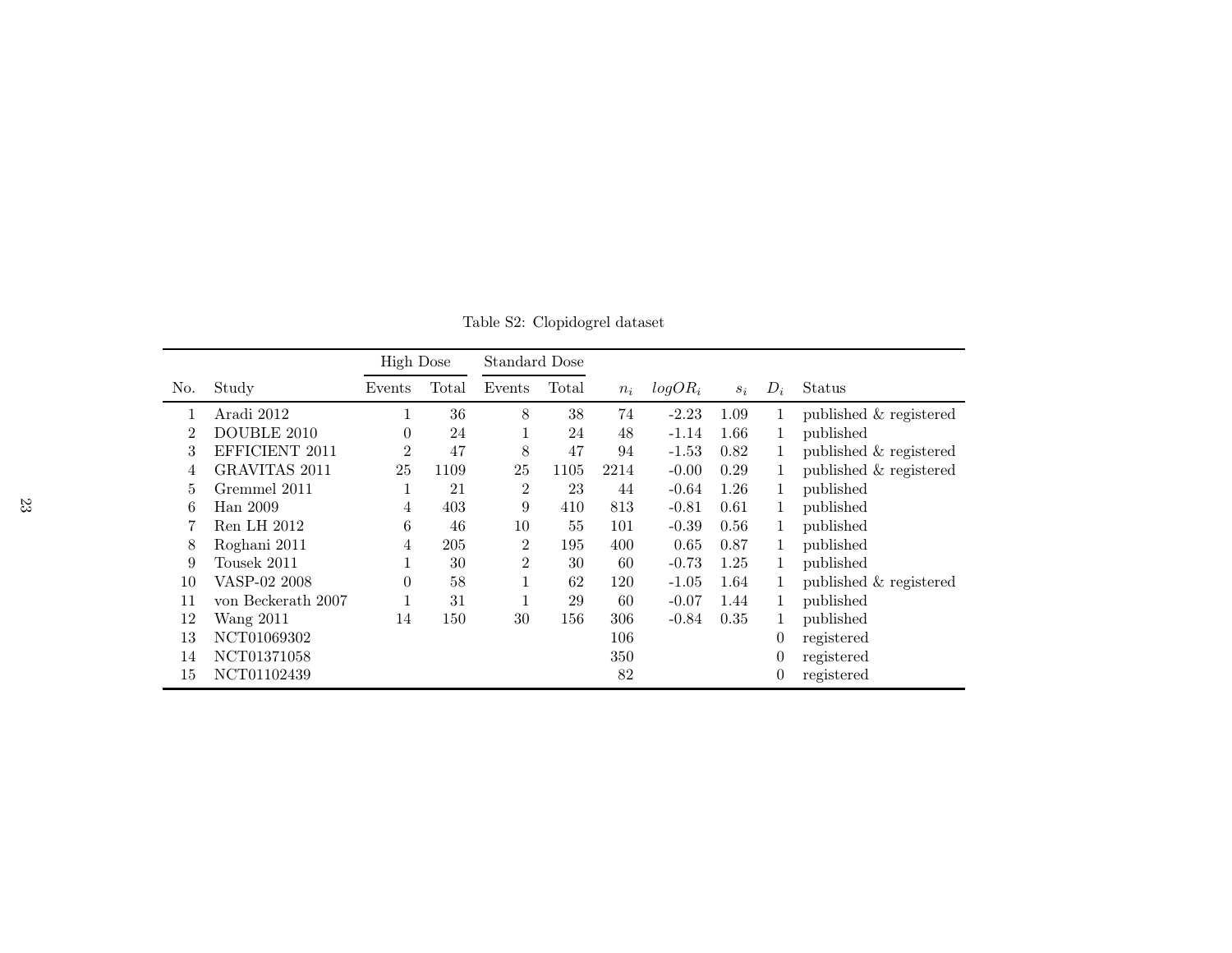# Web-appendix B: Tables for simulation results with additional settings

In this appendix, we presented the results of simulation studies with  $(\alpha_0, \alpha_1) = (-1.24, 0.16)$  (Table S3 and Table S4) and  $(-0.58,0.13)$  (Table S5 and Table S6), which resulted in the 27% and 19% unpublished studies on average, respectively. The findings of these two settings were similar with the results in Tables 1 and 2. We observed that our method had the smallest biases in all the scenarios in comparison to the REML and the Copas sensitivity analysis method. With larger number of studies (N=50 and 100), the confidence intervals of our method based on the normal approximation had emperical coverage probabilities close to the nominal level of 95%. With smaller number of studies  $(N=15 \text{ and } 25)$ , the modified confidence intervals could be useful to improve the coverage probabilities of our method when between-study variance was considerable.

## <span id="page-23-0"></span>References

- <span id="page-23-1"></span>[1] Karner C, Chong J, Poole P. Tiotropium versus placebo for chronic obstructive pulmonary disease. Cochrane database of systematic reviews 2014(7).
- [2] Chen Y, Zhang Y, Tang Y, Huang X, Xie Y. High-maintenance-dose clopidogrel in patients undergoing percutaneous coronary intervention: a systematic review and meta-analysis. PloS one 2013; 8(10).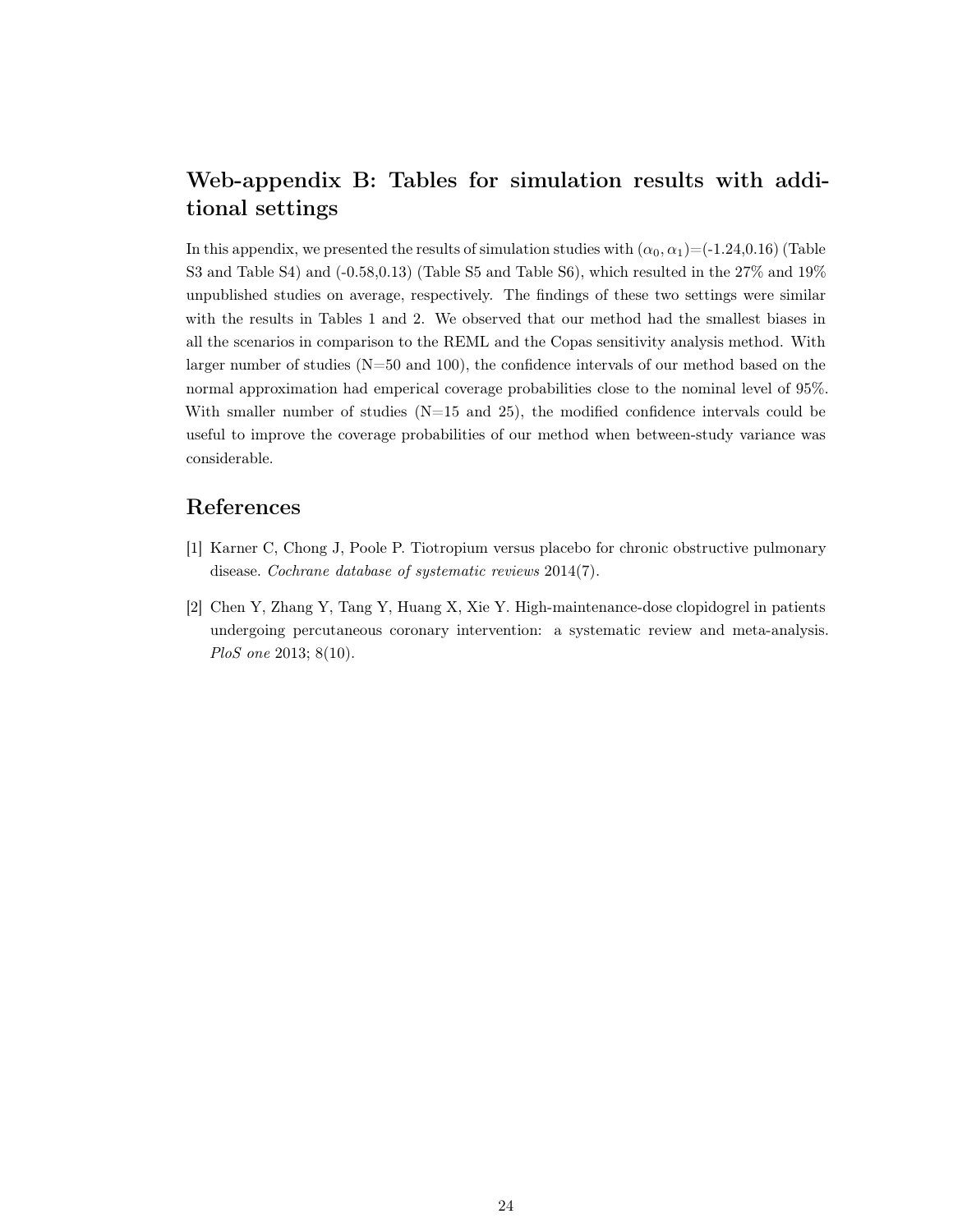|               |                       | $N + M = 15$    |       |             |     |                 | $N + M = 25$ |             |     |                 | $N + M = 50$ |             |      | $N + M = 100$   |       |             |      |
|---------------|-----------------------|-----------------|-------|-------------|-----|-----------------|--------------|-------------|-----|-----------------|--------------|-------------|------|-----------------|-------|-------------|------|
| Scenario      | Method                | AVE(SD)         | CP    | <b>LOCI</b> | NOC | AVE(SD)         | CP           | <b>LOCI</b> | NOC | AVE(SD)         | CP           | <b>LOCI</b> | NOC  | AVE(SD)         | CP    | <b>LOCI</b> | NOC  |
| $\tau=0.05$   | <b>REML</b>           | $-0.280(0.083)$ | 0.957 | 0.353       | 991 | $-0.276(0.063)$ | 0.942        | 0.262       | 997 | $-0.275(0.044)$ | 0.915        | 0.179       | 988  | $-0.272(0.031)$ | 0.891 | 0.124       | 989  |
|               | REML.KnHa             | $-0.280(0.083)$ | 0.954 | 0.370       | 991 | $-0.276(0.063)$ | 0.945        | 0.265       | 997 | $-0.275(0.044)$ | 0.901        | 0.177       | 988  | $-0.272(0.031)$ | 0.882 | 0.122       | 989  |
|               | Copas                 | $-0.270(0.092)$ | 0.944 | 0.344       | 994 | $-0.268(0.066)$ | 0.943        | 0.257       | 992 | $-0.263(0.054)$ | 0.896        | 0.178       | 991  | $-0.257(0.040)$ | 0.870 | 0.126       | 989  |
|               | MLE(N)                | $-0.261(0.096)$ | 0.927 | 0.351       | 972 | $-0.253(0.072)$ | 0.932        | 0.272       | 994 | $-0.250(0.053)$ | 0.930        | 0.191       | 999  | $-0.249(0.034)$ | 0.952 | 0.135       | 999  |
|               | MLE(T)                | $-0.261(0.096)$ | 0.954 | 0.402       | 972 | $-0.253(0.072)$ | 0.948        | 0.293       | 994 | $-0.250(0.053)$ | 0.935        | 0.198       | 999  | $-0.249(0.034)$ | 0.954 | 0.138       | 999  |
|               | $MLE(SE^{\sharp})$    | $-0.261(0.096)$ | 0.965 | 0.422       | 972 | $-0.253(0.072)$ | 0.953        | 0.300       | 994 | $-0.250(0.053)$ | 0.937        | 0.200       | 999  | $-0.249(0.034)$ | 0.954 | 0.138       | 999  |
| $\tau = 0.15$ | $\operatorname{REML}$ | $-0.287(0.099)$ |       | 0.390       | 994 | $-0.280(0.074)$ |              | 0.293       | 990 | $-0.281(0.053)$ |              | 0.205       | 993  | $-0.278(0.038)$ |       | 0.145       | 997  |
|               |                       |                 | 0.920 |             |     |                 | 0.919        |             |     |                 | 0.900        |             |      |                 | 0.878 |             | 997  |
|               | REML.KnHa             | $-0.287(0.099)$ | 0.925 | 0.426       | 994 | $-0.280(0.074)$ | 0.923        | 0.307       | 990 | $-0.281(0.053)$ | 0.908        | 0.209       | 993  | $-0.278(0.038)$ | 0.880 | 0.146       |      |
|               | Copas                 | $-0.276(0.109)$ | 0.898 | 0.371       | 992 | $-0.267(0.085)$ | 0.894        | 0.285       | 993 | $-0.263(0.070)$ | 0.861        | 0.203       | 996  | $-0.259(0.049)$ | 0.863 | 0.148       | 998  |
|               | MLE(N)                | $-0.264(0.120)$ | 0.871 | 0.379       | 973 | $-0.255(0.085)$ | 0.913        | 0.304       | 995 | $-0.252(0.064)$ | 0.912        | 0.225       | 1000 | $-0.250(0.042)$ | 0.941 | 0.163       | 1000 |
|               | MLE(T)                | $-0.264(0.120)$ | 0.916 | 0.435       | 973 | $-0.255(0.085)$ | 0.931        | 0.328       | 995 | $-0.252(0.064)$ | 0.921        | 0.233       | 1000 | $-0.250(0.042)$ | 0.944 | 0.165       | 1000 |
|               | $MLE(SE^{\sharp})$    | $-0.264(0.120)$ | 0.934 | 0.466       | 973 | $-0.255(0.085)$ | 0.946        | 0.340       | 995 | $-0.252(0.064)$ | 0.924        | 0.235       | 1000 | $-0.250(0.042)$ | 0.945 | 0.166       | 1000 |
| $\tau=0.30$   | $\operatorname{REML}$ | $-0.286(0.134)$ | 0.917 | 0.505       | 998 | $-0.293(0.103)$ | 0.906        | 0.389       | 999 | $-0.291(0.072)$ | 0.895        | 0.277       | 1000 | $-0.288(0.051)$ | 0.882 | 0.197       | 1000 |
|               | REML.KnHa             | $-0.286(0.134)$ | 0.940 | 0.570       | 998 | $-0.293(0.103)$ | 0.917        | 0.417       | 999 | $-0.291(0.072)$ | 0.912        | 0.287       | 1000 | $-0.288(0.051)$ | 0.887 | 0.200       | 1000 |
|               | Copas                 | $-0.271(0.150)$ | 0.872 | 0.479       | 985 | $-0.275(0.119)$ | 0.868        | 0.378       | 996 | $-0.271(0.089)$ | 0.864        | 0.274       | 997  | $-0.265(0.065)$ | 0.866 | 0.201       | 998  |
|               | MLE(N)                | $-0.261(0.153)$ | 0.859 | 0.503       | 962 | $-0.264(0.119)$ | 0.885        | 0.413       | 985 | $-0.254(0.087)$ | 0.930        | 0.313       | 995  | $-0.250(0.059)$ | 0.942 | 0.228       | 999  |
|               | MLE(T)                | $-0.261(0.153)$ | 0.905 | 0.577       | 962 | $-0.264(0.119)$ | 0.905        | 0.445       | 985 | $-0.254(0.087)$ | 0.943        | 0.324       | 995  | $-0.250(0.059)$ | 0.943 | 0.232       | 999  |
|               | $MLE(SE^{\sharp})$    | $-0.261(0.153)$ | 0.928 | 0.619       | 962 | $-0.264(0.119)$ | 0.922        | 0.460       | 985 | $-0.254(0.087)$ | 0.948        | 0.327       | 995  | $-0.250(0.059)$ | 0.946 | 0.232       | 999  |
|               | True                  | $-0.250$        |       |             |     | $-0.250$        |              |             |     | $-0.250$        |              |             |      | $-0.250$        |       |             |      |

Table S3: Simulation results for estimation of  $\theta$  with  $(\alpha_0, \alpha_1, \rho) = (-1.24, 0.16, -0.4)$  and  $\tau = 0.05, 0.15 \text{ or } 0.30$ (27% unpublished studies on average)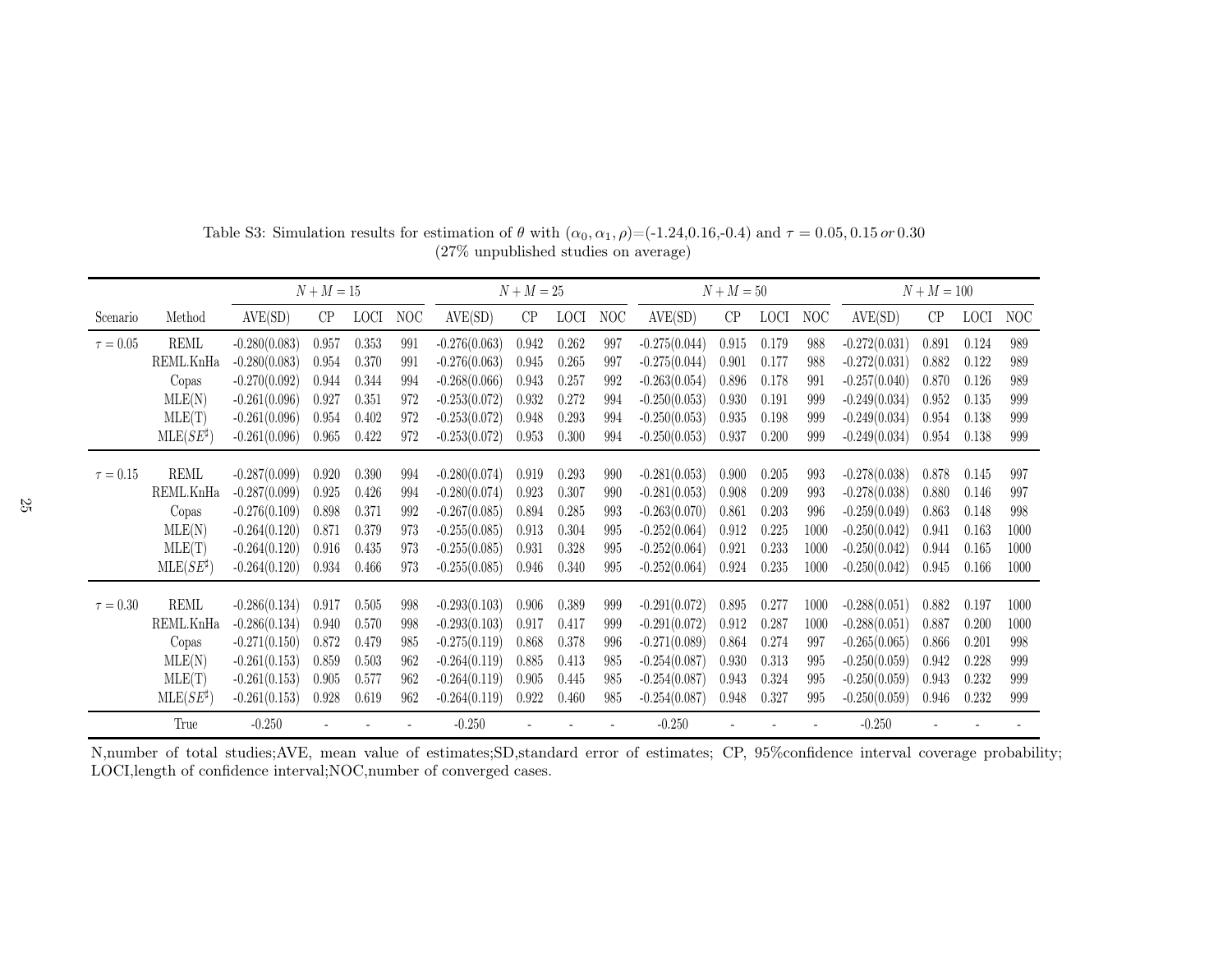|               |                       | $N + M = 15$    |       |             |      |                 | $N + M = 25$ |             |     | $N + M = 50$    |       |             |      | $N + M = 100$   |       |             |      |
|---------------|-----------------------|-----------------|-------|-------------|------|-----------------|--------------|-------------|-----|-----------------|-------|-------------|------|-----------------|-------|-------------|------|
| Scenario      | Method                | AVE(SD)         | CP    | <b>LOCI</b> | NOC  | AVE(SD)         | CP           | <b>LOCI</b> | NOC | AVE(SD)         | CP    | <b>LOCI</b> | NOC  | AVE(SD)         | CP    | <b>LOCI</b> | NOC  |
| $\tau=0.05$   | <b>REML</b>           | $-0.304(0.084)$ | 0.932 | 0.345       | 989  | $-0.302(0.063)$ | 0.901        | 0.258       | 991 | $-0.297(0.043)$ | 0.840 | 0.177       | 985  | $-0.295(0.031)$ | 0.712 | 0.123       | 982  |
|               | REML.KnHa             | $-0.304(0.084)$ | 0.912 | 0.348       | 989  | $-0.302(0.063)$ | 0.881        | 0.251       | 991 | $-0.297(0.043)$ | 0.811 | 0.168       | 985  | $-0.295(0.031)$ | 0.669 | 0.116       | 982  |
|               | Copas                 | $-0.281(0.097)$ | 0.912 | 0.336       | 985  | $-0.274(0.081)$ | 0.888        | 0.254       | 983 | $-0.259(0.069)$ | 0.824 | 0.179       | 958  | $-0.234(0.058)$ | 0.728 | 0.130       | 969  |
|               | MLE(N)                | $-0.262(0.088)$ | 0.933 | 0.331       | 981  | $-0.255(0.068)$ | 0.931        | 0.252       | 994 | $-0.251(0.047)$ | 0.939 | 0.177       | 998  | $-0.249(0.031)$ | 0.952 | 0.123       | 1000 |
|               | MLE(T)                | $-0.262(0.088)$ | 0.958 | 0.379       | 981  | $-0.255(0.068)$ | 0.952        | 0.271       | 994 | $-0.251(0.047)$ | 0.945 | 0.184       | 998  | $-0.249(0.031)$ | 0.956 | 0.125       | 1000 |
|               | $MLE(SE^{\sharp})$    | $-0.262(0.088)$ | 0.963 | 0.398       | 981  | $-0.255(0.068)$ | 0.955        | 0.280       | 994 | $-0.251(0.047)$ | 0.950 | 0.186       | 998  | $-0.249(0.031)$ | 0.956 | 0.126       | 1000 |
|               | $\operatorname{REML}$ |                 |       |             |      |                 |              |             |     |                 |       |             |      |                 |       |             |      |
| $\tau = 0.15$ |                       | $-0.317(0.100)$ | 0.902 | 0.380       | 994  | $-0.310(0.074)$ | 0.870        | 0.286       | 989 | $-0.307(0.052)$ | 0.800 | 0.201       | 992  | $-0.305(0.038)$ | 0.664 | 0.142       | 994  |
|               | REML.KnHa             | $-0.317(0.100)$ | 0.899 | 0.404       | 994  | $-0.310(0.074)$ | 0.869        | 0.292       | 989 | $-0.307(0.052)$ | 0.793 | 0.200       | 992  | $-0.305(0.038)$ | 0.658 | 0.140       | 994  |
|               | Copas                 | $-0.290(0.118)$ | 0.874 | 0.366       | 989  | $-0.274(0.100)$ | 0.832        | 0.280       | 988 | $-0.256(0.088)$ | 0.760 | 0.201       | 978  | $-0.231(0.070)$ | 0.690 | 0.151       | 964  |
|               | MLE(N)                | $-0.274(0.116)$ | 0.884 | 0.361       | 968  | $-0.259(0.080)$ | 0.906        | 0.282       | 995 | $-0.254(0.057)$ | 0.918 | 0.207       | 993  | $-0.250(0.038)$ | 0.938 | 0.148       | 999  |
|               | MLE(T)                | $-0.274(0.116)$ | 0.928 | 0.414       | 968  | $-0.259(0.080)$ | 0.925        | 0.303       | 995 | $-0.254(0.057)$ | 0.928 | 0.214       | 993  | $-0.250(0.038)$ | 0.941 | 0.151       | 999  |
|               | $MLE(SE^{\sharp})$    | $-0.274(0.116)$ | 0.939 | 0.444       | 968  | $-0.259(0.080)$ | 0.937        | 0.318       | 995 | $-0.254(0.057)$ | 0.938 | 0.218       | 993  | $-0.250(0.038)$ | 0.943 | 0.152       | 999  |
| $\tau = 0.30$ | $\operatorname{REML}$ | $-0.322(0.135)$ | 0.878 | 0.482       | 1000 | $-0.328(0.099)$ | 0.862        | 0.377       | 999 | $-0.327(0.070)$ | 0.797 | 0.272       | 1000 | $-0.324(0.051)$ | 0.668 | 0.193       | 1000 |
|               | REML.KnHa             | $-0.322(0.135)$ | 0.899 | 0.537       | 1000 | $-0.328(0.099)$ | 0.877        | 0.401       | 999 | $-0.327(0.070)$ | 0.808 | 0.279       | 1000 | $-0.324(0.051)$ | 0.675 | 0.194       | 1000 |
|               | Copas                 | $-0.290(0.156)$ | 0.824 | 0.459       | 968  | $-0.288(0.130)$ | 0.804        | 0.369       | 985 | $-0.270(0.106)$ | 0.779 | 0.275       | 991  | $-0.239(0.091)$ | 0.726 | 0.213       | 990  |
|               | MLE(N)                | $-0.272(0.149)$ | 0.851 | 0.464       | 975  | $-0.270(0.109)$ | 0.882        | 0.384       | 986 | $-0.259(0.079)$ | 0.931 | 0.294       | 994  | $-0.251(0.054)$ | 0.946 | 0.211       | 991  |
|               | MLE(T)                | $-0.272(0.149)$ | 0.893 | 0.531       | 975  | $-0.270(0.109)$ | 0.906        | 0.413       | 986 | $-0.259(0.079)$ | 0.939 | 0.304       | 994  | $-0.251(0.054)$ | 0.950 | 0.215       | 991  |
|               | $MLE(SE^{\sharp})$    | $-0.272(0.149)$ | 0.917 | 0.578       | 975  | $-0.270(0.109)$ | 0.924        | 0.433       | 986 | $-0.259(0.079)$ | 0.947 | 0.311       | 994  | $-0.251(0.054)$ | 0.952 | 0.217       | 991  |
|               | True                  | $-0.250$        |       |             |      | $-0.250$        |              |             |     | $-0.250$        |       |             |      | $-0.250$        |       |             |      |

Table S4: Simulation results for estimation of  $\theta$  with  $(\alpha_0, \alpha_1, \rho) = (-1.24, 0.16, -0.8)$  and  $\tau = 0.05, 0.15 \text{ or } 0.30$ (27% unpublished studies on average)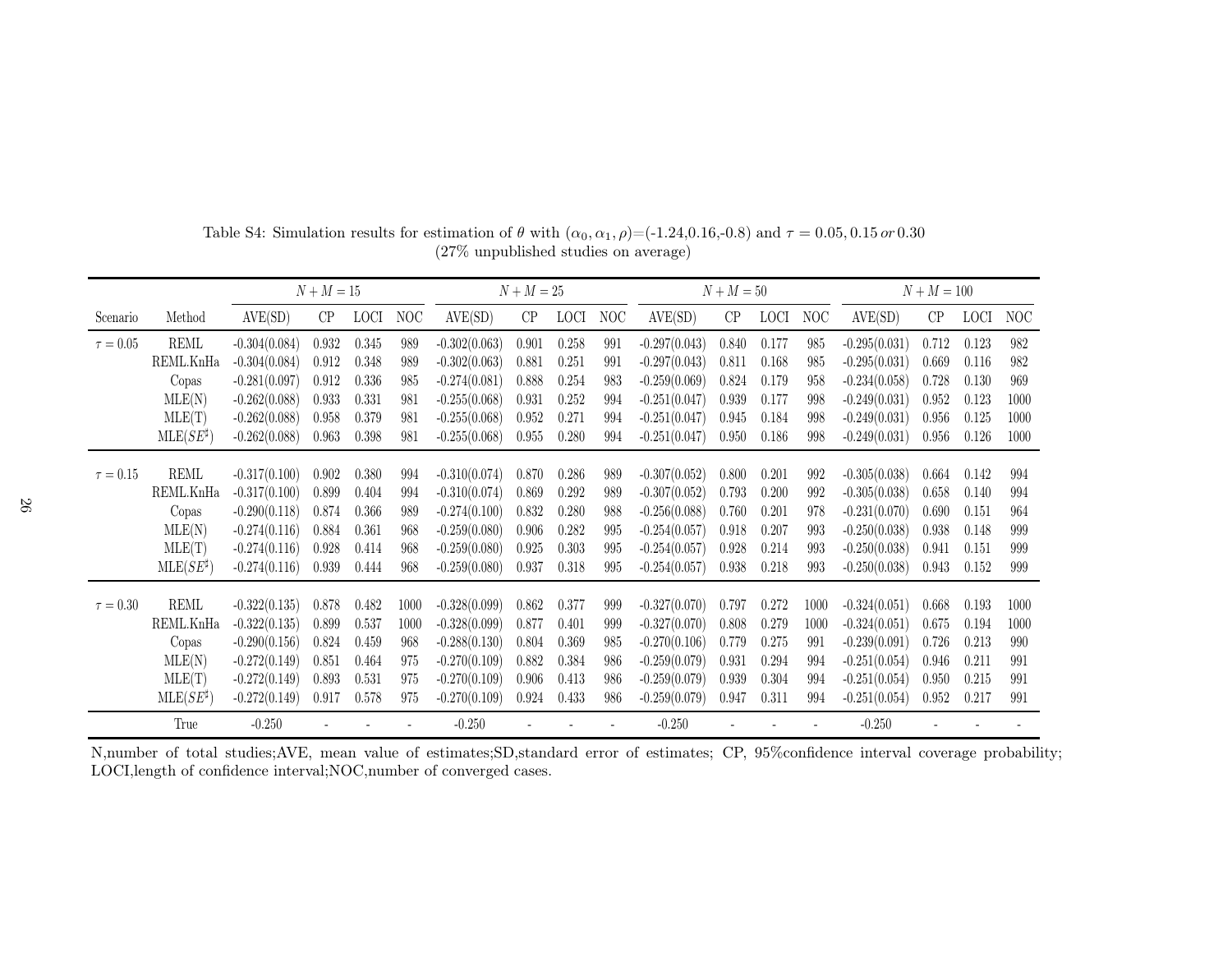|               |                    | $N + M = 15$    |       |             |     |                 | $N + M = 25$ |             |     | $N + M = 50$    |       |             |      | $N + M = 100$   |       |             |      |
|---------------|--------------------|-----------------|-------|-------------|-----|-----------------|--------------|-------------|-----|-----------------|-------|-------------|------|-----------------|-------|-------------|------|
| Scenario      | Method             | AVE(SD)         | CP    | <b>LOCI</b> | NOC | AVE(SD)         | CP           | <b>LOCI</b> | NOC | AVE(SD)         | CP    | <b>LOCI</b> | NOC  | AVE(SD)         | CP    | <b>LOCI</b> | NOC  |
| $\tau = 0.05$ | <b>REML</b>        | $-0.274(0.082)$ | 0.960 | 0.346       | 994 | $-0.268(0.063)$ | 0.941        | 0.254       | 989 | $-0.271(0.043)$ | 0.932 | 0.176       | 987  | $-0.268(0.031)$ | 0.911 | 0.122       | 985  |
|               | REML.KnHa          | $-0.274(0.082)$ | 0.945 | 0.357       | 994 | $-0.268(0.063)$ | 0.934        | 0.254       | 989 | $-0.271(0.043)$ | 0.922 | 0.172       | 987  | $-0.268(0.031)$ | 0.903 | 0.119       | 985  |
|               | Copas              | $-0.265(0.088)$ | 0.951 | 0.337       | 996 | $-0.261(0.067)$ | 0.928        | 0.250       | 997 | $-0.261(0.051)$ | 0.908 | 0.174       | 992  | $-0.258(0.036)$ | 0.898 | 0.122       | 995  |
|               | MLE(N)             | $-0.261(0.095)$ | 0.928 | 0.343       | 969 | $-0.253(0.071)$ | 0.929        | 0.260       | 996 | $-0.253(0.050)$ | 0.934 | 0.186       | 998  | $-0.250(0.033)$ | 0.944 | 0.132       | 1000 |
|               | MLE(T)             | $-0.261(0.095)$ | 0.954 | 0.386       | 969 | $-0.253(0.071)$ | 0.940        | 0.277       | 996 | $-0.253(0.050)$ | 0.943 | 0.192       | 998  | $-0.250(0.033)$ | 0.951 | 0.134       | 1000 |
|               | $MLE(SE^{\sharp})$ | $-0.261(0.095)$ | 0.961 | 0.403       | 969 | $-0.253(0.071)$ | 0.942        | 0.283       | 996 | $-0.253(0.050)$ | 0.944 | 0.194       | 998  | $-0.250(0.033)$ | 0.951 | 0.134       | 1000 |
|               |                    |                 |       |             |     |                 |              |             |     |                 |       |             |      |                 |       |             |      |
| $\tau = 0.15$ | REML               | $-0.274(0.096)$ | 0.940 | 0.378       | 995 | $-0.269(0.074)$ | 0.929        | 0.286       | 986 | $-0.275(0.052)$ | 0.912 | 0.200       | 991  | $-0.272(0.037)$ | 0.904 | 0.142       | 997  |
|               | REML.KnHa          | $-0.274(0.096)$ | 0.932 | 0.406       | 995 | $-0.269(0.074)$ | 0.933        | 0.295       | 986 | $-0.275(0.052)$ | 0.917 | 0.203       | 991  | $-0.272(0.037)$ | 0.904 | 0.142       | 997  |
|               | Copas              | $-0.264(0.103)$ | 0.916 | 0.363       | 995 | $-0.258(0.082)$ | 0.905        | 0.278       | 993 | $-0.263(0.064)$ | 0.883 | 0.203       | 999  | $-0.260(0.044)$ | 0.892 | 0.143       | 996  |
|               | MLE(N)             | $-0.256(0.108)$ | 0.905 | 0.371       | 959 | $-0.251(0.082)$ | 0.898        | 0.294       | 994 | $-0.255(0.061)$ | 0.917 | 0.216       | 999  | $-0.251(0.041)$ | 0.937 | 0.159       | 1000 |
|               | MLE(T)             | $-0.256(0.108)$ | 0.935 | 0.418       | 959 | $-0.251(0.082)$ | 0.922        | 0.314       | 994 | $-0.255(0.061)$ | 0.925 | 0.223       | 999  | $-0.251(0.041)$ | 0.938 | 0.162       | 1000 |
|               | $MLE(SE^{\sharp})$ | $-0.256(0.108)$ | 0.949 | 0.442       | 959 | $-0.251(0.082)$ | 0.931        | 0.323       | 994 | $-0.255(0.061)$ | 0.927 | 0.225       | 999  | $-0.251(0.041)$ | 0.938 | 0.162       | 1000 |
| $\tau = 0.30$ | <b>REML</b>        | $-0.280(0.125)$ | 0.917 | 0.480       | 997 | $-0.284(0.100)$ | 0.914        | 0.375       | 999 | $-0.283(0.069)$ | 0.909 | 0.268       | 1000 | $-0.280(0.050)$ | 0.896 | 0.191       | 1000 |
|               | REML.KnHa          | $-0.280(0.125)$ | 0.927 | 0.531       | 997 | $-0.284(0.100)$ | 0.924        | 0.398       | 999 | $-0.283(0.069)$ | 0.919 | 0.277       | 1000 | $-0.280(0.050)$ | 0.898 | 0.193       | 1000 |
|               | Copas              | $-0.264(0.143)$ | 0.880 | 0.460       | 989 | $-0.272(0.109)$ | 0.881        | 0.366       | 998 | $-0.269(0.082)$ | 0.880 | 0.266       | 998  | $-0.264(0.059)$ | 0.879 | 0.193       | 1000 |
|               | MLE(N)             | $-0.261(0.142)$ | 0.878 | 0.472       | 961 | $-0.265(0.113)$ | 0.889        | 0.390       | 982 | $-0.257(0.083)$ | 0.926 | 0.297       | 996  | $-0.252(0.058)$ | 0.931 | 0.220       | 1000 |
|               | MLE(T)             | $-0.261(0.142)$ | 0.904 | 0.531       | 961 | $-0.265(0.113)$ | 0.908        | 0.416       | 982 | $-0.257(0.083)$ | 0.932 | 0.306       | 996  | $-0.252(0.058)$ | 0.936 | 0.223       | 1000 |
|               | $MLE(SE^{\sharp})$ | $-0.261(0.142)$ | 0.922 | 0.564       | 961 | $-0.265(0.113)$ | 0.916        | 0.428       | 982 | $-0.257(0.083)$ | 0.937 | 0.309       | 996  | $-0.252(0.058)$ | 0.937 | 0.223       | 1000 |
|               | True               | $-0.250$        |       |             |     | $-0.250$        |              |             |     | $-0.250$        |       |             |      | $-0.250$        |       |             |      |

Table S5: Simulation results for estimation of  $\theta$  with  $(\alpha_0, \alpha_1, \rho) = (-0.58, 0.13, -0.4)$  and  $\tau = 0.05, 0.15 \text{ or } 0.30$ (19% unpublished studies on average)